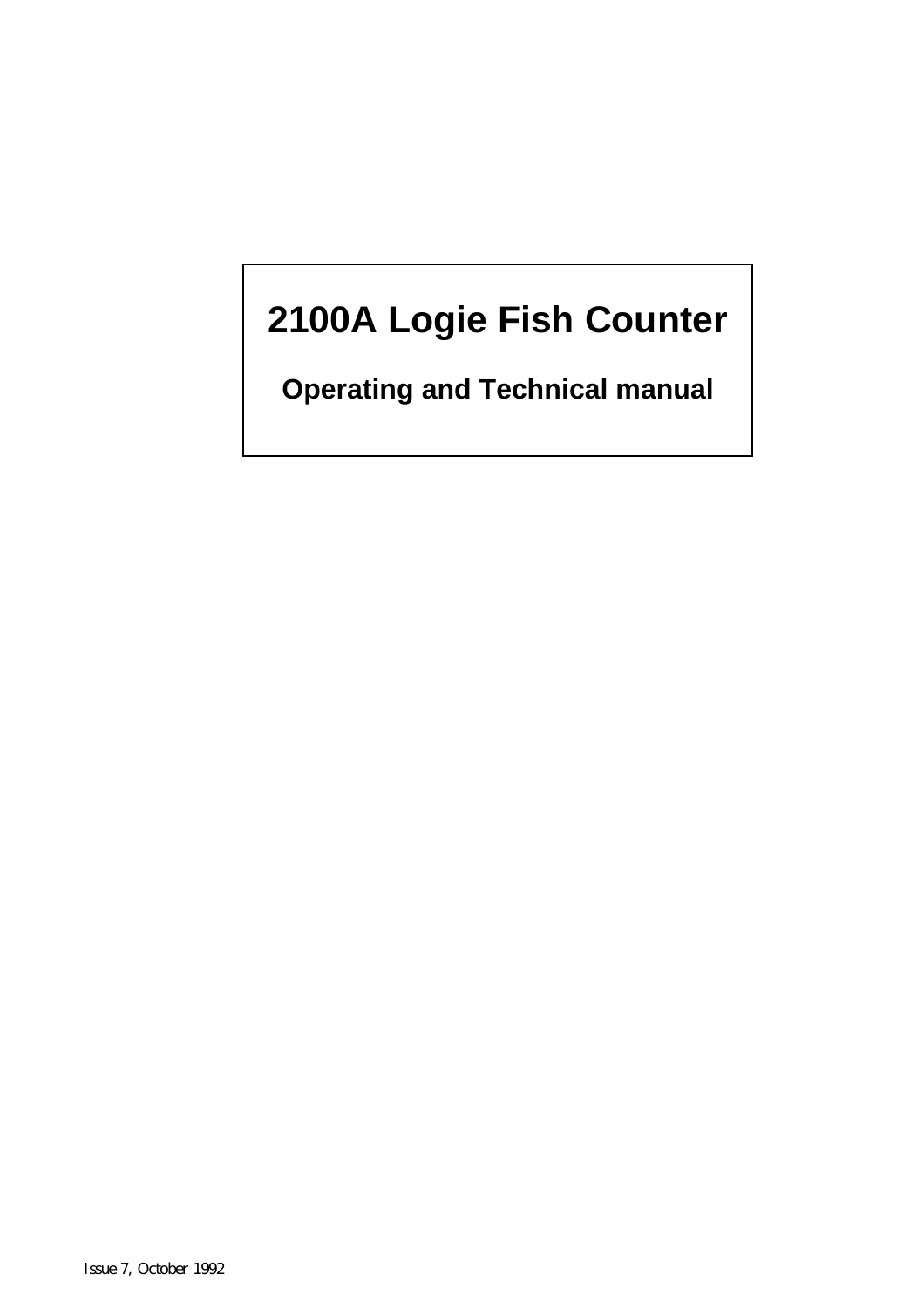# **Table of Contents**

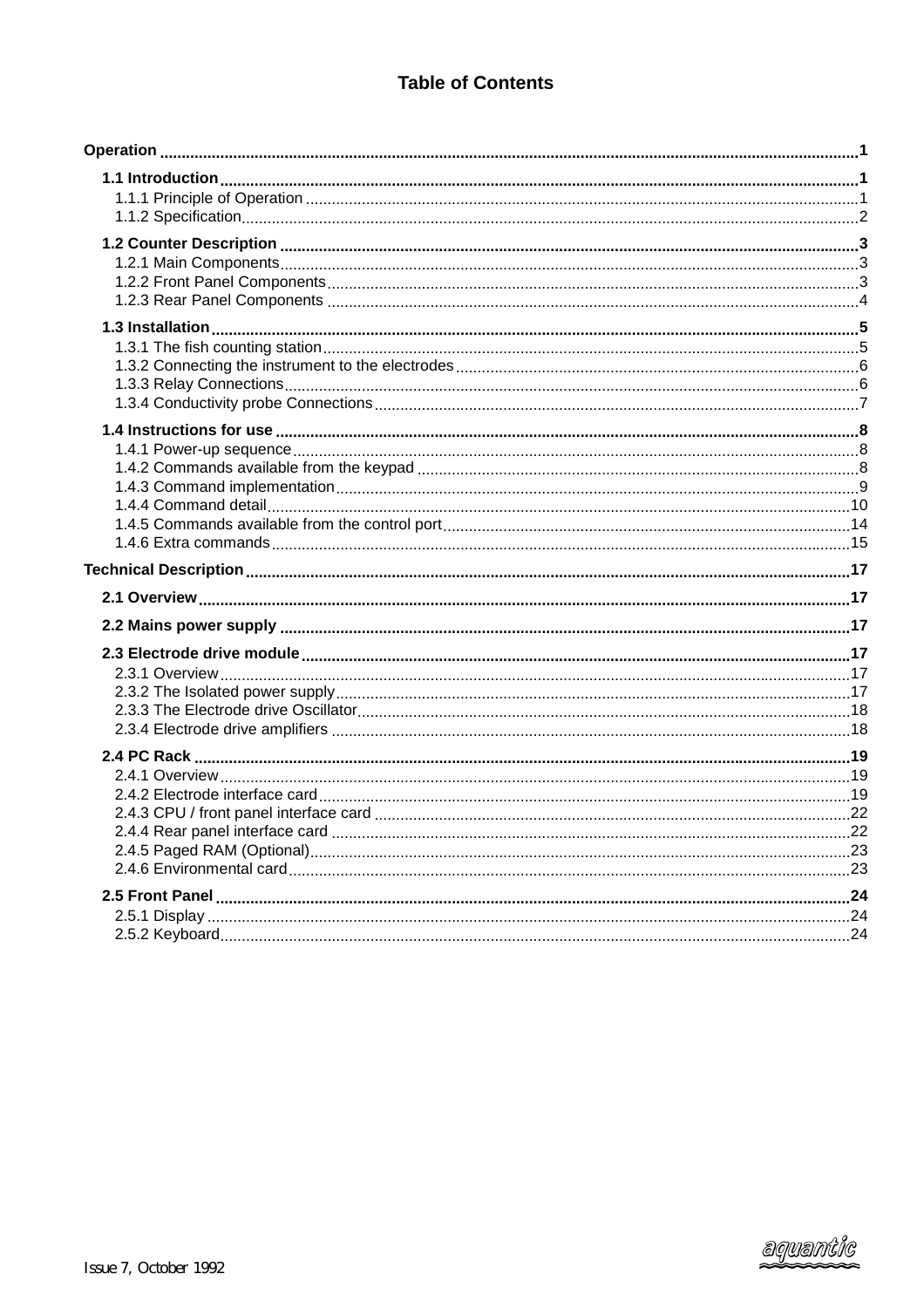# **Operation**

# **1.1 Introduction**

#### **1.1.1 Principle of Operation**

The Logie fish counter is used in conjunction with an electrode set to detect the upstream and downstream passage of fish in the body of water in which the electrode set is installed.

The electrode set comprises 3 similar corrosion-resistant metal conductors placed in a parallel alignment to form an open array configuration for weir use or a closed tube configuration for tunnel use.

The electrodes, in association with the water in which they are immersed, constitute a resistive transducer. For a given constant water depth, water temperature and water conductivity, the resistance measured between an electrode pair will be constant. A fish swimming through the array displaces its own volume of water; its body mass is considerably less resistive than the volume of water which it displaces. Thus the passage of the fish causes a transient reduction in the resistance detected between an electrode pair. If the fish is moving upstream first the centre-lower then the centre-upper resistance will show a reduction; if the fish is moving downstream the centre-upper resistance drops first followed by the centre-lower.

The instrument continuously monitors these resistances and from them derives a signal which defines the instantaneous relative magnitude of one to the other. The perturbation of this signal by a fish swimming through the array allows the counter firstly to detect it's passage and secondly to gauge it's swimming direction and approximate size.

Wide variations can be expected in those factors that determine inter-electrode resistance, namely depth, temperature and conductivity. It is not unusual for inter-electrode resistances to vary by hundreds of percent. An extremely important subsidiary function of the Logie fish counter is to regularly measure those factors affecting bulk resistance and to automatically adjust the sensitivity of its signal processing path in order to compensate for any change. On sites where moderate to high water conductivities prevail, the standard counter is able to make this adjustment. On sites where low water conductivities occur the adjustment is made with the aid of precise conductivity data supplied from the optional environmental card. The result of these compensatory adjustments is a good correlation between the size of fish and processed signal magnitude if a constant swimming depth is assumed. It is therefore possible for the user to set threshold levels which define a size below which a fish will not be counted. It is also possible for the counter to sort fish into approximate size groupings.

In addition to the passage of fish other events can cause transient changes in the resistance between the electrodes; these events include the downstream passage of debris and ice masses and the perturbation of the water depth over the electrodes by the action of the wind. If no precautions are taken in the counter design then there is every possibility of events such as these being interpreted as fish movements and consequently causing false counts. A successful counter must therefore be endowed with the ability to discriminate between genuine and false signals. In the Logie counter this ability is provided by a powerful algorithm which is executed by the system microprocessor.

The discrimination capability is based on the knowledge that the passage of a fish produces a typical "fish" signal whereas other events produce signals which are atypical of fish. Sometimes the differences between genuine and false signals are very subtle and so the discrimination task is not a trivial one.

As soon as an event is detected which is above the user-defined threshold the processor commences execution of the discrimination algorithm. In essence the action of the algorithm is to compare a set of parameters derived from the received signal with a set of stored parameters which define a genuine signal. If the comparison is negative the signal is rejected; if positive the signal is accepted and counted.

If a chart recorder is connected to the counter then the user may opt to record only genuine signals or to record all signals which exceed the threshold. The latter option helps the user to build confidence in the counter in that all events may be inspected visually so that a manual check may be made on the counters performance. However, the option can prove expensive in terms of chart paper, especially when the counter is operating in windy conditions.

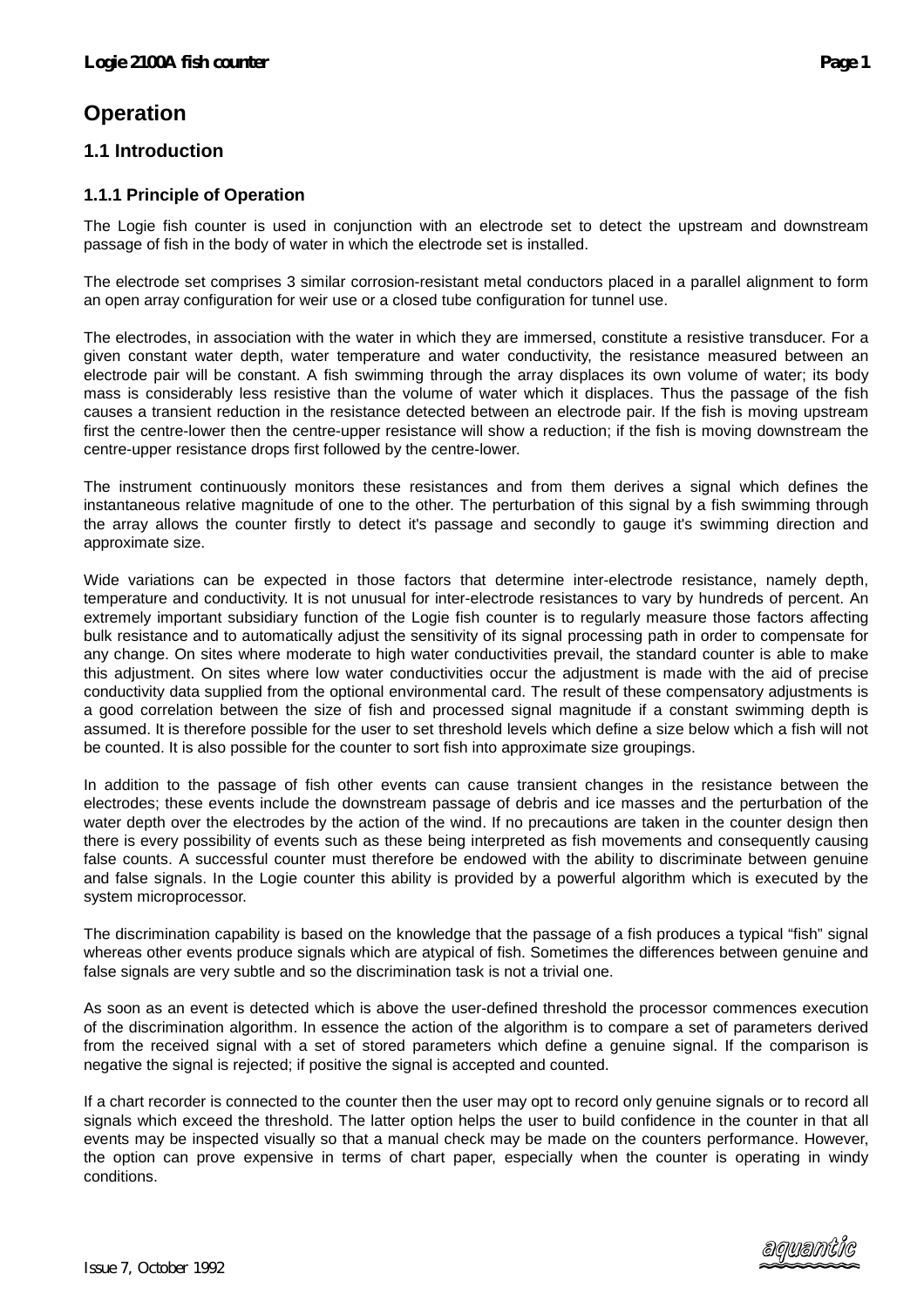#### **1.1.2 Specification**

- The counter is able to use most existing river installations and their fish detection electrodes.
- The counter is able to count adult salmon and grilse moving both up and downstream.
- The counter operates on installations with an equivalent bulk resistance of 10-500W.
- Fish of a resistance up to 500 times the inter-electrode resistance will be detected.
- The counter is designed to discriminate between fish and non fish signals including those generated by wind and ice.
- The counter compensates for changes in environmental parameters e.g. water conductivity, depth and temperature.
- Visual indication of the counts recorded are provided on a panel mounted Liquid Crystal Display and are resettable via the operator keyboard or CONTROL port.
- All data displayed and keyboard operations on the front panel are accessible via a serial data link (CONTROL port) and can be accessed by computer.
- The standard counter will store the date, time, channel, direction and size of fish signals detected, up to a maximum of 2048 total events. An optional RAM card can increase this to a maximum of 65536. These data may optionally be printed on a local serial printer as they occur. They may also be downloaded via the serial data link mentioned above.
- The counter distinguishes between upstream and downstream movements of fish and outputs each count separately.
- The counter can monitor up to four electrode sections simultaneously but independently and display separate upstream and downstream counts for each simultaneously.
- The counter is designed to detect and count fish crossing the electrodes at a steady speed of up to 6m/s and at a frequency not exceeding one fish every 0.5 seconds, depending on the velocity of the fish.
- The counter is of modular construction and is capable of continuous operation. All cabling is at the rear of the instrument.
- No special training in, or knowledge of, electronics or computing is necessary to operate the counter.
- The counter provides analogue signal outputs for each channel suitable for driving a chart recorder. Relay contacts are provided for triggering the operation of data loggers etc.
- The counter has facilities for setting and/or reading threshold values, channel counts, date and time, relay selection etc.
- The counter operates in an ambient temperature of 0-50 degrees Centigrade.



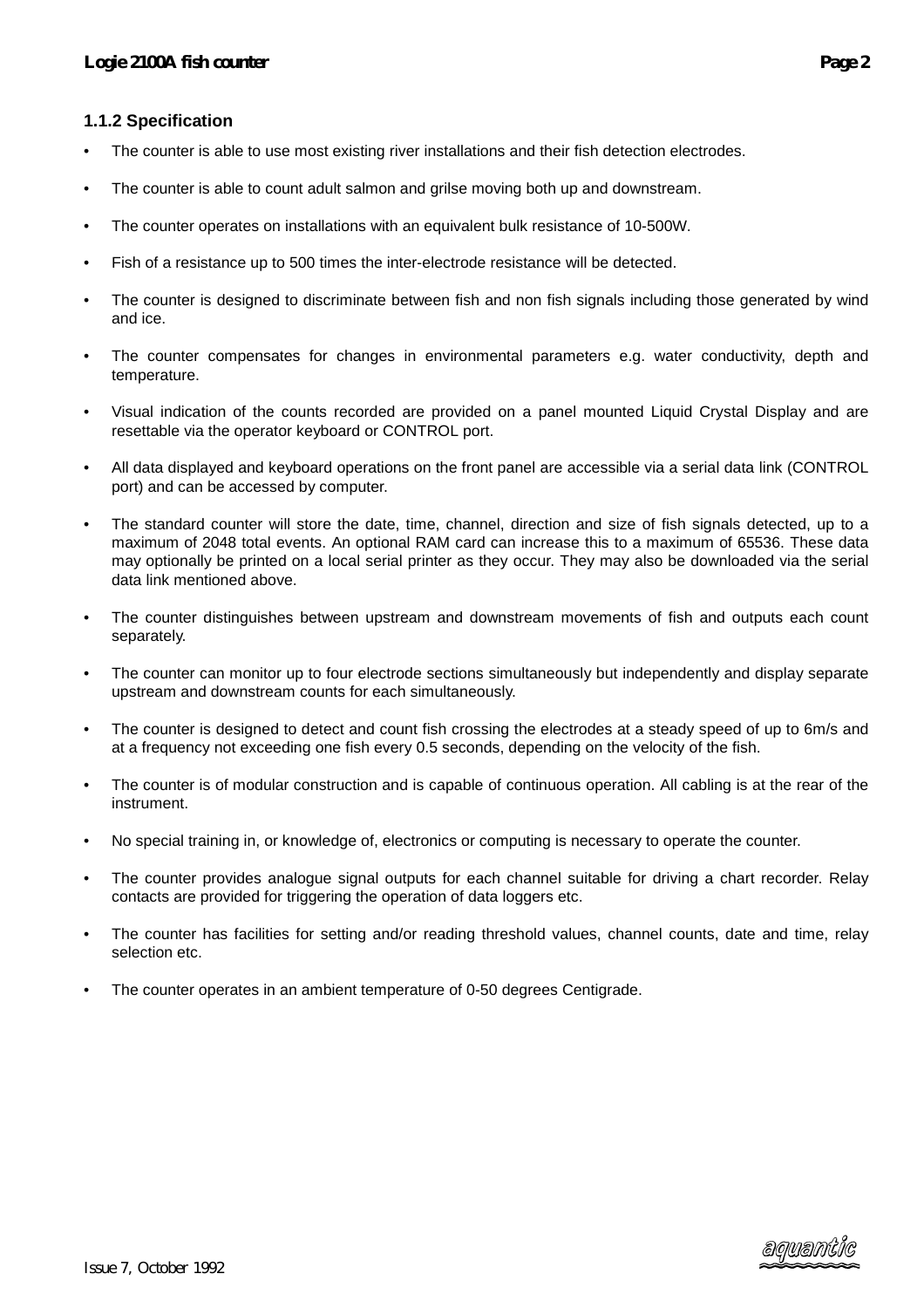# **1.2 Counter Description**

#### **1.2.1 Main Components**

The fish counter comprises an instrument case containing:

- ELCB and power supplies
- electrode drive module
- 19" rack and PC card set

front panel carrying

- user keypad
- display
- rear panel carrying
- mains connector and ON/OFF switch with integral fuse.
- electrode connector block
- event relay connector block
- environmental transducer connector block<sup>1</sup>
- serial data port to printer
- serial data port to remote controller
- earth leakage circuit breaker

Users only have access to those components carried on the front and rear panels. Internal components are not accessible to users, and removal of instrument panels to allow such access should only be carried out by qualified personnel for the purposes of servicing and/or adjustment.

Internal component details and set-up procedures are described in Section 2.

A description of front and rear panel components now follows.

#### **1.2.2 Front Panel Components**

An important consideration in the design of the Logie Counter has been its ease of use. Thus only two components are contained on the front panel, namely a 4 X 4 user keypad, and a 40 X 2 character liquid crystal display.

 $\overline{\phantom{0}}$  1

The environmental board, connector and conductivity probe are optional extras, part 2100-6030, and are only necessary in circumstances of extremely low conductivity when additional gain compensation may be required. References within this manual to conductivity probes, conductivity compensation etc., only apply if the aforementioned parts have been installed.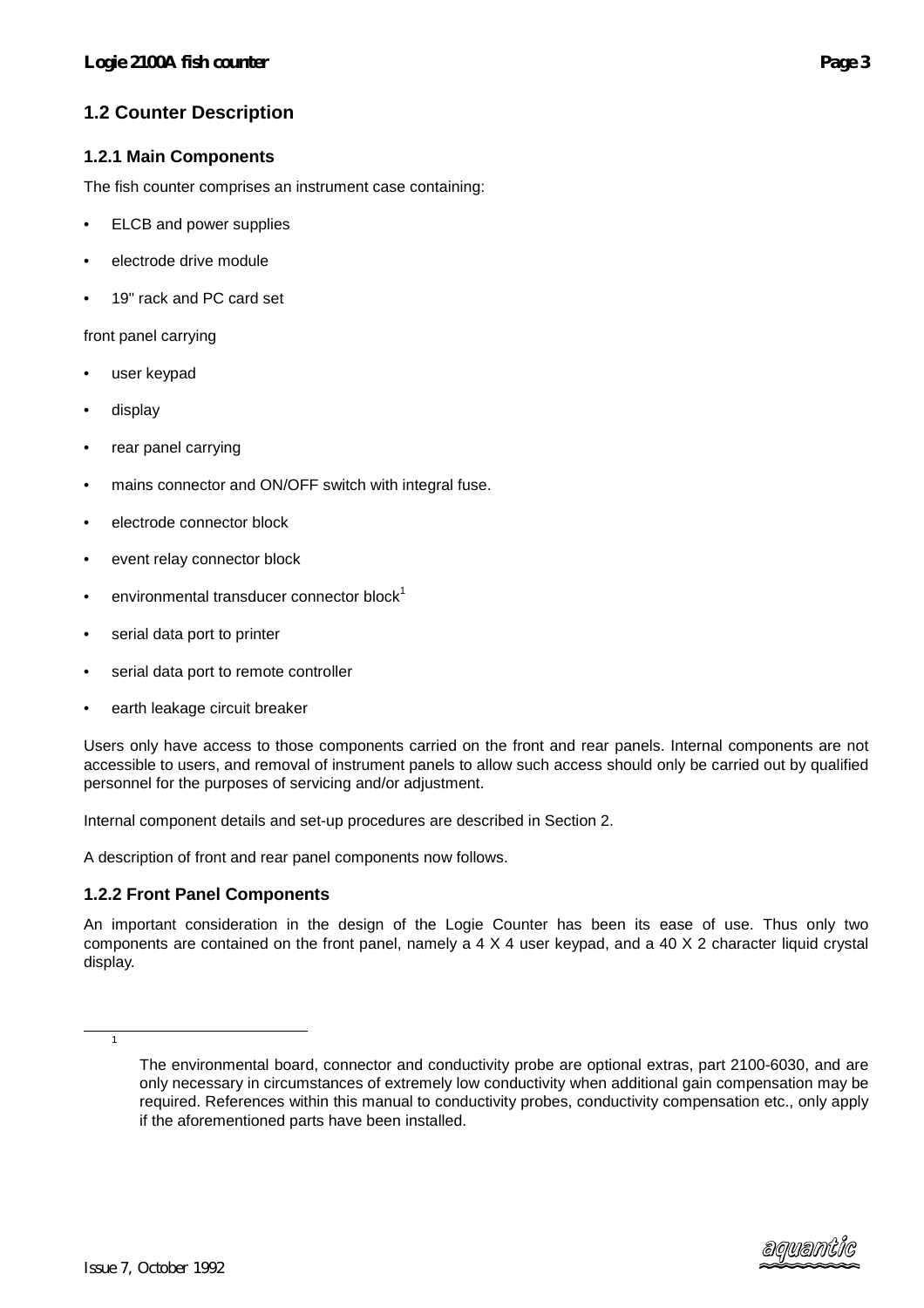Primary control of the instrument is via the keypad although a serial port (on the rear panel) allows for remote control and interrogation by computer.

The Display allows the user to view the functional settings of the counter and monitor up/down counts for all channels in use.

#### **1.2.3 Rear Panel Components**

Situated on the rear panel are the following components

- mains connector (IEC)
- mains ON/OFF switch with integral fuse.
- 20-way terminal block for the purpose of connecting the counter to the electrode array(s)
- 34-way terminal block for the purpose of connecting internal relays to subsidiary equipment
- 34-way terminal block for the purpose of connecting external sensors to the environmental board e.g. the conductivity probe
- 25-way (RS232) socket for the purpose of connecting an optional serial printer
- 25-way (RS232) socket for the purpose of connecting an optional remote computer (via modem if necessary)
- Note that connection details for the 2 RS232 sockets are as follows.
	- Pin 2 Transmitted data (from counter)
	- Pin 3 Received data (to counter)
	- Pin 4 RTS
	- Pin 5 CTS
	- Pin 7 Ground

Pin 20 DTR (CONTROL port only)

The control port defaults to 2400 baud, and the printer port to 1200 baud but both may be changed independently via the keypad or CONTROL port to one of 300, 600, 1200, 2400, 4800, 9600, or 19200 baud. Both ports are set permanently to seven data bits, even parity and one stop bit.

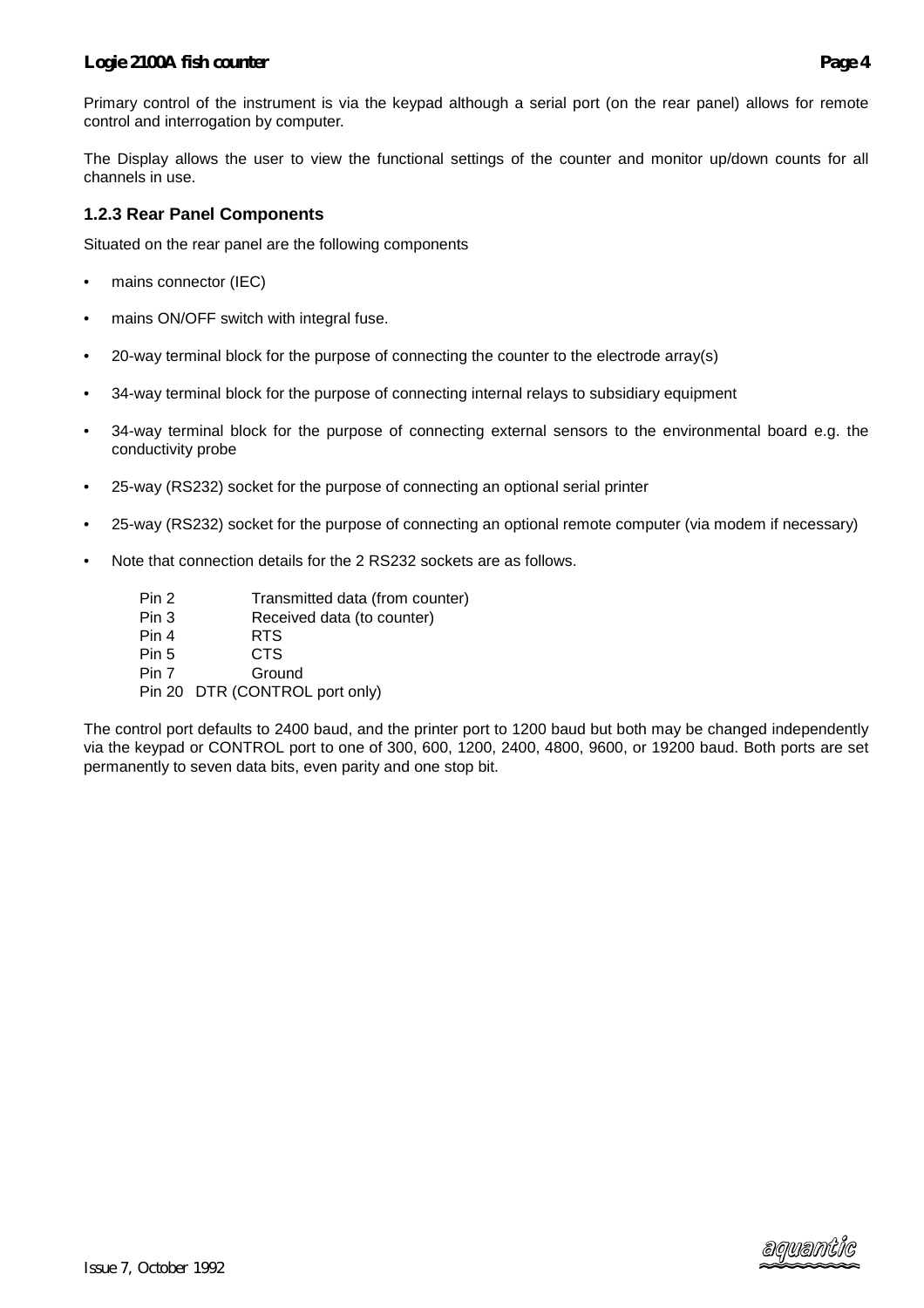# **1.3 Installation**

#### **1.3.1 The fish counting station**

The resistivity method of fish counting is well established, having a development history dating from 1949.

As explained in section 1.1 the method depends on the body mass of a fish being considerably less resistive than the volume of water which it displaces; thus when a fish traverses a pair of adjacent electrodes a momentary reduction in the resistance between them can be detected. The fish counter must therefore be used in association with a set of electrodes installed in the water channel through which the fish are passing.

The attention of novice users of fish counting equipment is drawn to the publication *"Fish counting stations - Notes for guidance in their Design and Use"* by R B Bussell (Department of the Environment, November 1978) which as the title suggests contains comprehensive advice on the design of and equipment for a fish counting installation.

A brief summary of important points from the publication are included here for preliminary guidance only.

The counter is intended for use in fish counting stations where electrode strips have been installed in a tube, channel or downstream face of a "Crump" weir. "Crump" describes a triangular section weir on which the upstream face is inclined at 1 in 2 and the downstream face at 1 in 5.

The hydraulic design of the installation should be such as to promote as near-optimum water flow as is possible. In particular, structural surfaces should be as smooth as possible to avoid entrapment of air, an adequate water depth should be maintained to encourage the passage of fish and an adequate water velocity should be maintained to discourage loitering. On weirs the upper electrode should be placed some way below the water crest while the lower electrode should be sited above the standing wave.

The structural design of the installation should preclude the use of any significant metal components near the electrodes. In particular any concrete work should avoid the use of reinforcing bars or related steelwork.

Electrodes should be of stainless steel, typical cross-sections being in the range 50mm x 3mm to 50mm x 6mm depending on the strength of fixing employed. Separation of the electrodes depends on the size of fish to be counted but is normally in the range 300 - 600mm. Electrode strips may have a continuous length of up to 20m although the maximum depends on local conditions. (The Logie counter has a specified minimum inter-electrode resistance of 10W. The inter-electrode resistance reduces as strip length increases and so a maximum length of 20m can only be accommodated where the local conductivity range permits)

To avoid electrochemical problems the making of dissimilar metal connections under water should be avoided. Thus connection to the stainless steel electrodes should be by welded-on stainless steel rods which can then be taken to a point above highest water level where insulated joints to copper cable can be made.

Interconnecting cables between the electrodes and the instrument should be maintained in a waterproof condition. They should either be of an armoured type which can be buried or be contained within a robust weatherproof duct. The interconnection should as far as possible be proof against vandalism.

The gauge of the interconnecting wire should be such that the resistance is negligible compared to the lowest value of inter-electrode resistance which is likely to be encountered. This indicates the use of heavy gauge wire with the length of cable run kept to a minimum.

(For example a 2.5mm copper conductor has a resistance of approximately 0.04W/m. Applications of the Logie counter to installations near the 10W limit suggest a maximum cable run of 25m using this gauge of conductor) The fish counter itself should be housed in an instrument cabin or building which can be ventilated in summer and heated in winter in order that the specified operating temperature range is maintained.

Counter performance can be seriously affected by the accumulation of debris or weed in the vicinity of the electrodes. Regular visits to the station should be made so that any such accumulations can be removed.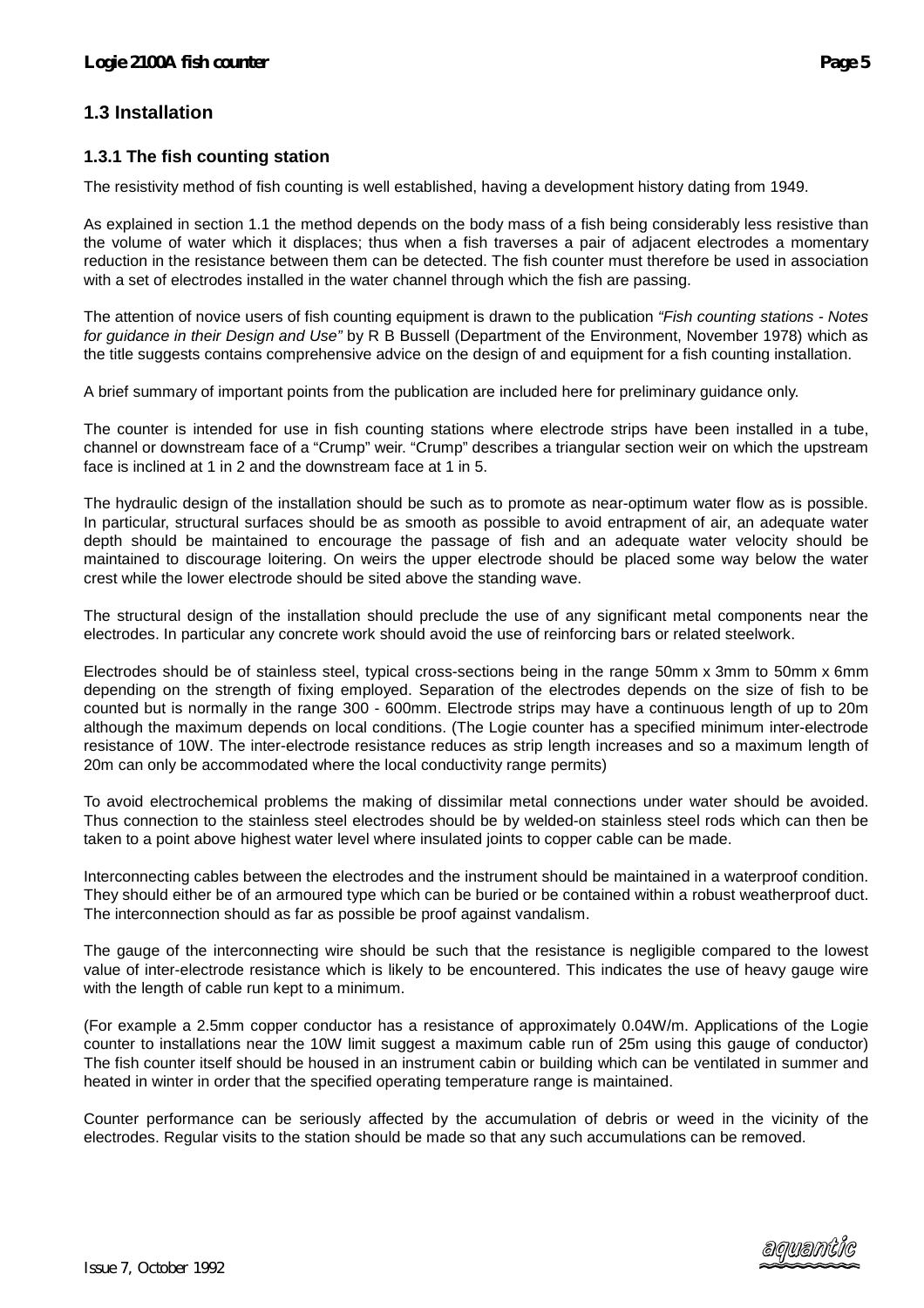### **1.3.2 Connecting the instrument to the electrodes**

Before connecting the instrument to the electrodes the electrode circuits should be tested for continuity and absence of short circuits. It should also be verified that none of the inter-electrode resistances are below the 10W specified minimum for the Logie counter.

The Up, Centre and Down electrodes of each section should be connected to a set of U, C and D terminals which are of a convenient screw type grouped together in a 20-way block at the rear of the instrument 1(See figure 1.1)

| 2 | 4 | 6                   | 8                   | 10                  | 12                  | 14                  | 16                  | 18      | 20             |
|---|---|---------------------|---------------------|---------------------|---------------------|---------------------|---------------------|---------|----------------|
|   |   | E <sub>1</sub><br>C |                     | E <sub>2</sub><br>С |                     | E <sub>3</sub><br>C |                     | E4<br>С |                |
|   |   | E <sub>1</sub><br>D | E <sub>1</sub><br>U | E <sub>2</sub><br>D | E <sub>2</sub><br>U | E <sub>3</sub><br>D | E <sub>3</sub><br>U | E4<br>D | E <sub>4</sub> |
|   | 3 | 5                   |                     | 9                   | 11                  | 13                  | 15                  | 17      | 19             |

Figure 1.1 - 20-way Phoenix Connector

Choice of a particular set of terminals determines the channel number allocated by the counter to the electrode section connected to those terminals. On power-up the counter will adjust the sensitivity of each channel to the correct level for the environmental conditions which exist at that time. Users should ensure that channels in use are not inadvertently disabled during their initial set-up procedure. (See section 1.4 - Instructions for use)

After the power-up and self-calibration sequences users can verify correct operation by making use of the self-test facility in which the counter is caused to insert a "dummy fish" resistance (nominally equivalent to a 550mm fish) across the electrodes so that the passage of a fish is simulated. A useful exercise is to experiment with the setting of the threshold levels until those settings are found where the dummy fish is just counted.

It is recommended that after installation users should embark on their own calibration trials to find threshold levels appropriate to the minimum fish size which they wish to count. The environmental compensation feature of the counter ensures that once these levels have been established no further adjustment should be necessary.

#### **1.3.3 Relay Connections**

The instrument is provided with a total of 12 programmable relays. These may be allocated by the user to such ancillary equipment as is being used with the counter and which, on detection of an event requires activation by the opening or closing of a switch. Typical examples of the application of such relays include the activation of chart recorders and data loggers.

Relay connections are grouped together in a 34-way terminal block at the rear of the instrument. Figure 1.2 gives details of the numbering of these terminals.



l,

<sup>1</sup> Please note that it is sometimes necessary for us to supply an alternative style of connector block, which has the numbering of the top and bottom rows interchanged, i.e. instead of 2,4,6 etc being on the top row, they have 1,3,5... These alternative connectors are coloured orange, as opposed to the standard ones which are green. However, the connections as shown in the figure are still correct e.g. on the 34-way relay connector, pin 3 is still the chart output for channel four.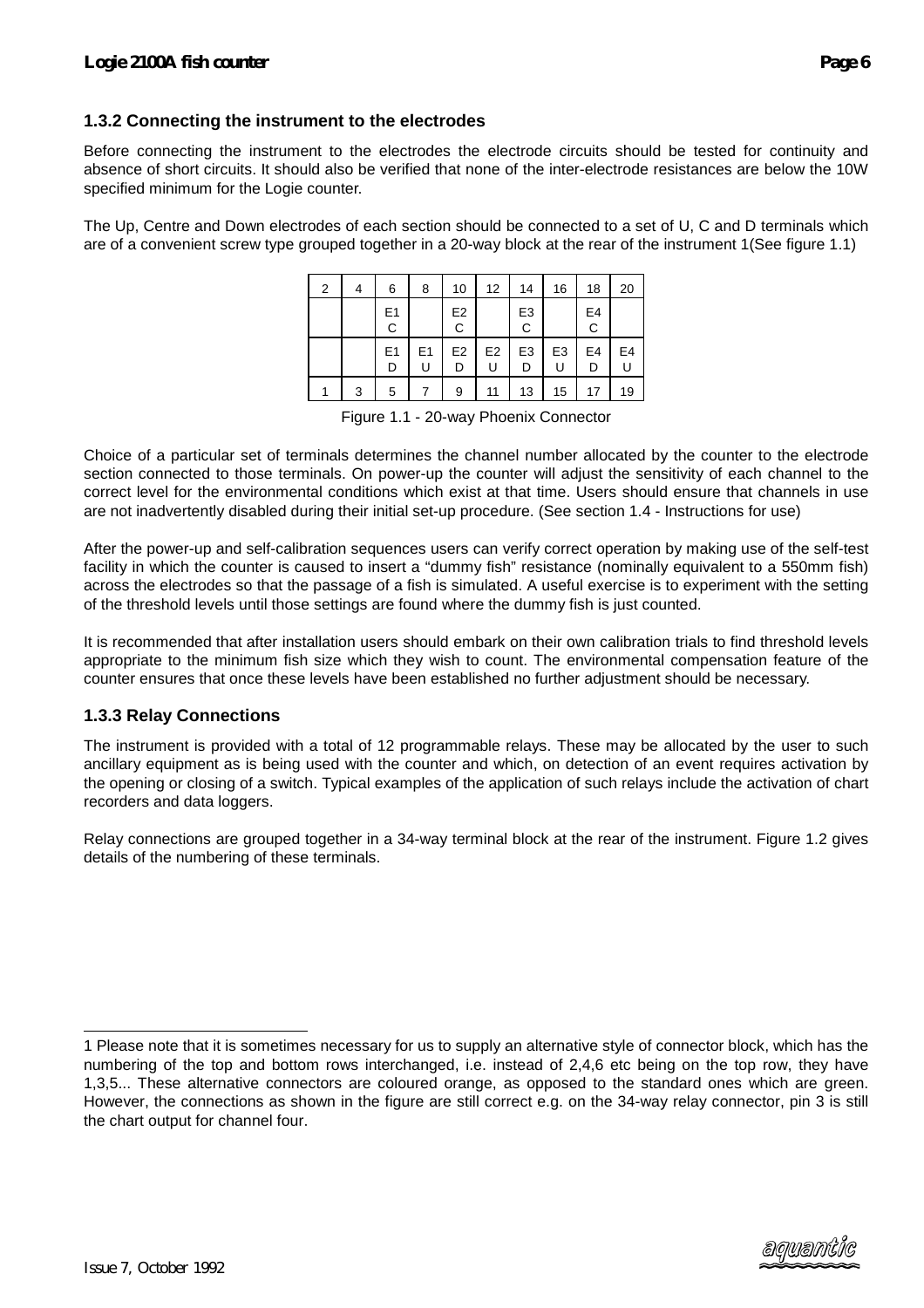| 2  | 4       | 6       | 8       | 10      | 12                   | 14                   | 16                   | 18       | 20       | 22       | 24                   | 26                   | 28                   | 30                  | 32      | 34      |
|----|---------|---------|---------|---------|----------------------|----------------------|----------------------|----------|----------|----------|----------------------|----------------------|----------------------|---------------------|---------|---------|
| 0V | K8<br>A | K8<br>в | K7<br>A | K7<br>в | K6<br>A              | K6<br>в              | K <sub>5</sub><br>A  | K5<br>B  | K4<br>Α  | K4<br>В  | K <sub>3</sub><br>A  | K3<br>в              | K <sub>2</sub><br>A  | K2<br>В             | K1<br>A | K1<br>B |
| 0V | ch<br>4 | ch<br>3 | ch<br>2 | ch      | K <sub>12</sub><br>A | K <sub>12</sub><br>С | K <sub>12</sub><br>в | K11<br>A | K11<br>С | K11<br>B | K <sub>10</sub><br>A | K <sub>10</sub><br>С | K <sub>10</sub><br>в | K <sub>9</sub><br>A | K9<br>С | K9<br>B |
|    | 3       | 5       | 7       | 9       | 11                   | 13                   | 15                   | 17       | 19       | 21       | 23                   | 25                   | 27                   | 29                  | 31      | 33      |

Figure 1.2 - 34-way Phoenix connector

Relay allocation and control is described in detail in section 1.4 "Instructions for use".

### **1.3.4 Conductivity probe Connections**

The conductivity probe is connected to terminals 4, 6 and 8 of the second 34-way terminal block at the rear of the instrument, where the screen is connected to pin 8, the blue wire to pin 6, and the brown wire to pin 4. It should be noted that the instrument is aligned for use with a specific cell together with its interconnecting cable, and errors will result if a different cell and cable is used unless the instrument is subsequently realigned.

The cell should be carefully deployed in the water channel which carries the fish detection electrodes but not in close proximity to them. The method of deployment should be such as to avoid mechanical damage to the cell and should ensure that it remains submerged at all times. The installation should be inspected regularly and the cell cleaned as necessary.

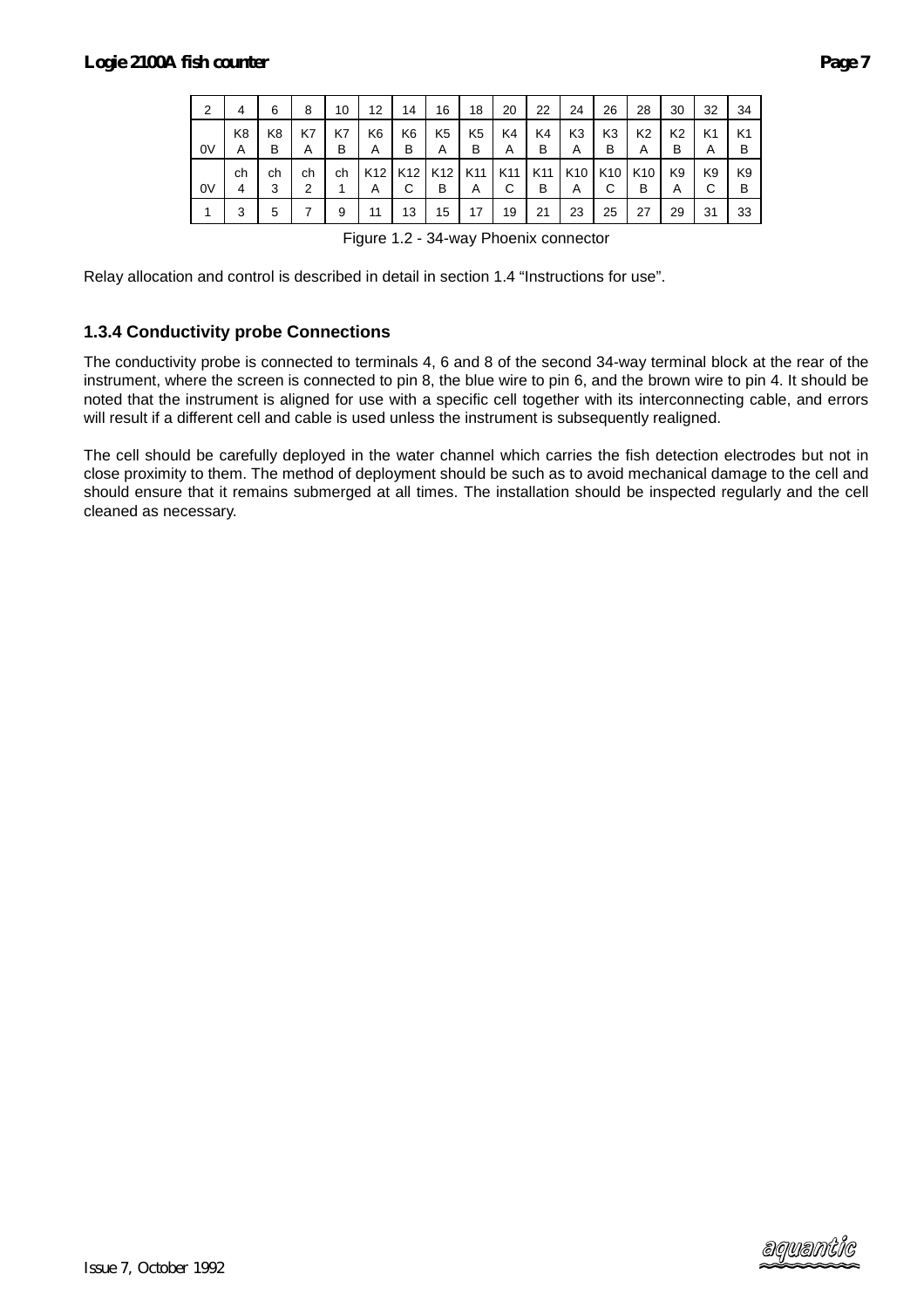# **1.4 Instructions for use**

#### **1.4.1 Power-up sequence**

On power-up, the counter displays the logo *"The Aquantic Logie fish counter"*, the version number and date, the quantity of RAM installed (normally 16K on a standard counter, although this may be expanded to 512K using an optional "Paged RAM" card) and a countdown from 44 to 0 seconds. It then proceeds to calibrate up to four electrode interface cards. The display will indicate "Calibrating channel" followed by the channel numbers of the cards and the attenuation values being sent to each electrode interface card. After this has finished, the display will show the current values of up and down counts for all channels, and the word `Off' for those that have not been "enabled" (see later).

If this is not the first time the counter has been switched on, then all previous values of counts, thresholds etc. will have been retained in the battery-backed memory. It is possible, however, to force the counter to reset all its internal values to predefined defaults, if the "F" (Forget) key is held depressed while power is applied, and kept depressed until the "Aquantic" logo appears.

### **1.4.2 Commands available from the keypad**

The keyboard and display are used to set and/or display various parameters of the counter, a summary of which follows.

| Thresholds                            | The values, expressed as a percentage of full-scale, that a signal must exceed, before<br>being considered as a possible fish.                                                                                                                                                     |
|---------------------------------------|------------------------------------------------------------------------------------------------------------------------------------------------------------------------------------------------------------------------------------------------------------------------------------|
| Reset counts                          | After confirmation, the totals of all up and down counts are reset to zero.                                                                                                                                                                                                        |
| Self test                             | Allows the insertion of a "standard" fish signal into any of the four channels, as either<br>an upstream or downstream "fish".                                                                                                                                                     |
| Date                                  | The current date may be entered as YY, MM, DD.                                                                                                                                                                                                                                     |
| Time                                  | The time of day may be entered as HH, MM, SS.                                                                                                                                                                                                                                      |
| Enable/disable                        | Individual channels may be enabled or disabled as required.                                                                                                                                                                                                                        |
| Event relay<br>Up relay<br>Down relay | The instrument is fitted with a total of eight single-pole normally open relays and four<br>single pole changeover relays. These may be assigned using the above commands to<br>particular channels.                                                                               |
| Printer                               | The counter may, at the users discretion, print information on each count, as it occurs.<br>This command will enable or disable the printed output.                                                                                                                                |
| Events                                | Signals which exceed the user-defined sensitivity thresholds, but which are rejected by<br>the counter as non-genuine, will not be counted but can still be selected to trigger the<br>event relay and so generate a chart record. This command enables/disables this<br>facility. |
| Password                              | A user defined four-digit password may be entered to provide some protection against<br>inadvertent changes to the counter status.                                                                                                                                                 |
| Test mode                             | The counter may be placed in a 'test mode', when all logged and/or printed data is<br>marked with an asterisk. This may be useful during set-up procedures. The asterisk<br>will automatically be inserted during `self-test' commands.                                            |
| <b>Baud rates</b>                     | The serial ports may be individually configured to operate at one of the following baud<br>rates: 300, 600, 1200, 2400, 4800, 9600, 19200.                                                                                                                                         |
| Logged events                         | The total capacity of the counter, the number of events currently stored, and the<br>number of free entries remaining may be displayed.                                                                                                                                            |
| <b>Force Calibration</b>              | The counter may be forced to perform a calibration of all enabled channels.                                                                                                                                                                                                        |
| Setup/Working<br>Attenuation          | The attenuation at `setup' time, and the attenuation after compensation for conductivity<br>and electrode length may be displayed.                                                                                                                                                 |

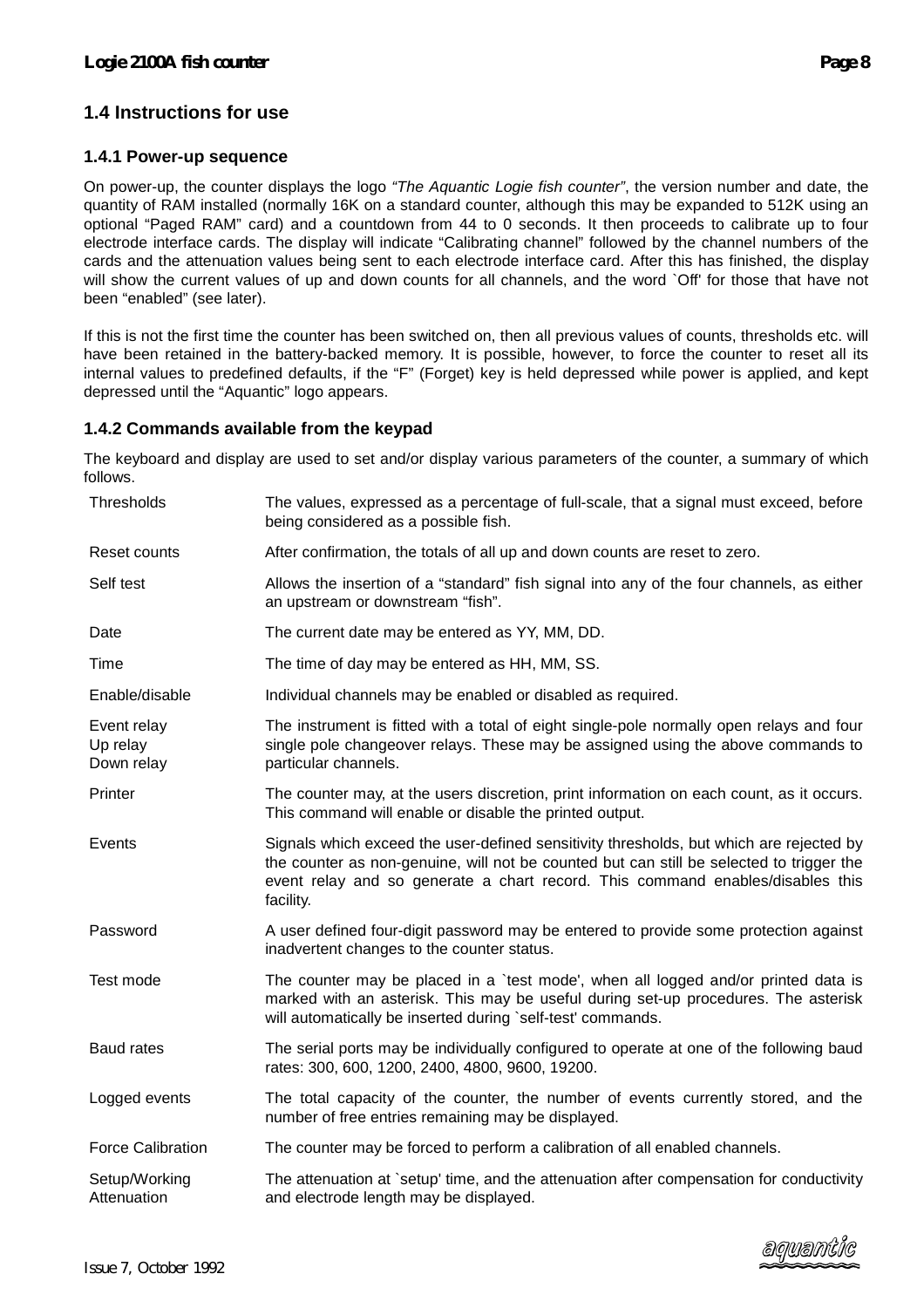| Conductivity<br>calibration             | The conductivity probe may be calibrated, and cable capacitance compensated for.                  |
|-----------------------------------------|---------------------------------------------------------------------------------------------------|
| Show conductivity                       | The current value of conductivity, as read by the probe, can be continuously displayed.           |
| Channel length / depth                  | The electrode length and normal water depth of each channel may be entered.                       |
| Length and conductivity<br>compensation | The length and conductivity compensation factors may be<br>entered.                               |
| Pseudo-graph output                     | Generation of fish waveform data may be enabled or disabled on a per-channel basis.               |
| Maximum size                            | The range of values allocated to fish sizes may be set to 0-99 or 0-127                           |
| View logged data                        | A quick way of looking at logged data, one at a time, on the LCD display                          |
| Display enable/disable                  | The display of counts may be hidden or not                                                        |
| Datalog buffer format                   | The buffer holding the logged data may be made linear, circular or flushed - see<br>section 1.4.6 |
| Continuous analogue<br>output           | The chart recorder outputs may be set to give a real-time signal from the electrodes              |
| Status dump                             | A dump of the counter's status may be sent to the printer after a self-calibration                |

#### **1.4.3 Command implementation**

Most of the previously described commands may be implemented by either

(a) pressing one or more keys, or

(b) via remote computer control.

#### **(a) Using one or more keys**

This is the most direct method of entering commands, since they can all be actioned by pressing at most two keys on the keypad. These keys and the respective commands are as follows

- 0 Threshold setting for any channel
- 1 Resetting of counts for all channels
- 2 Introduction of a dummy fish, for self-test purposes, into any channel
- 3 Setting of the system date
- 4 Setting of the system time
- 5 Enabling or disabling the operation of any channel
- 6 Allocation of relays for Up, Down or Event occurrences to a particular channel.
- 7 Enabling or disabling the printer
- 8 Enabling or disabling the event relay plus chart output, whether it operates instantaneously or not and whether events are logged or not
- 9 Password setting/changing the password and logging on/off
- A Toggles test mode on or off
- B Baud rate selection for CONTROL and PRINTER ports
- E0 Details of available RAM, amounts used and remaining
- E1 Calibrating the enabled channels
- E2 Displaying the setup attenuation, and the working attenuation

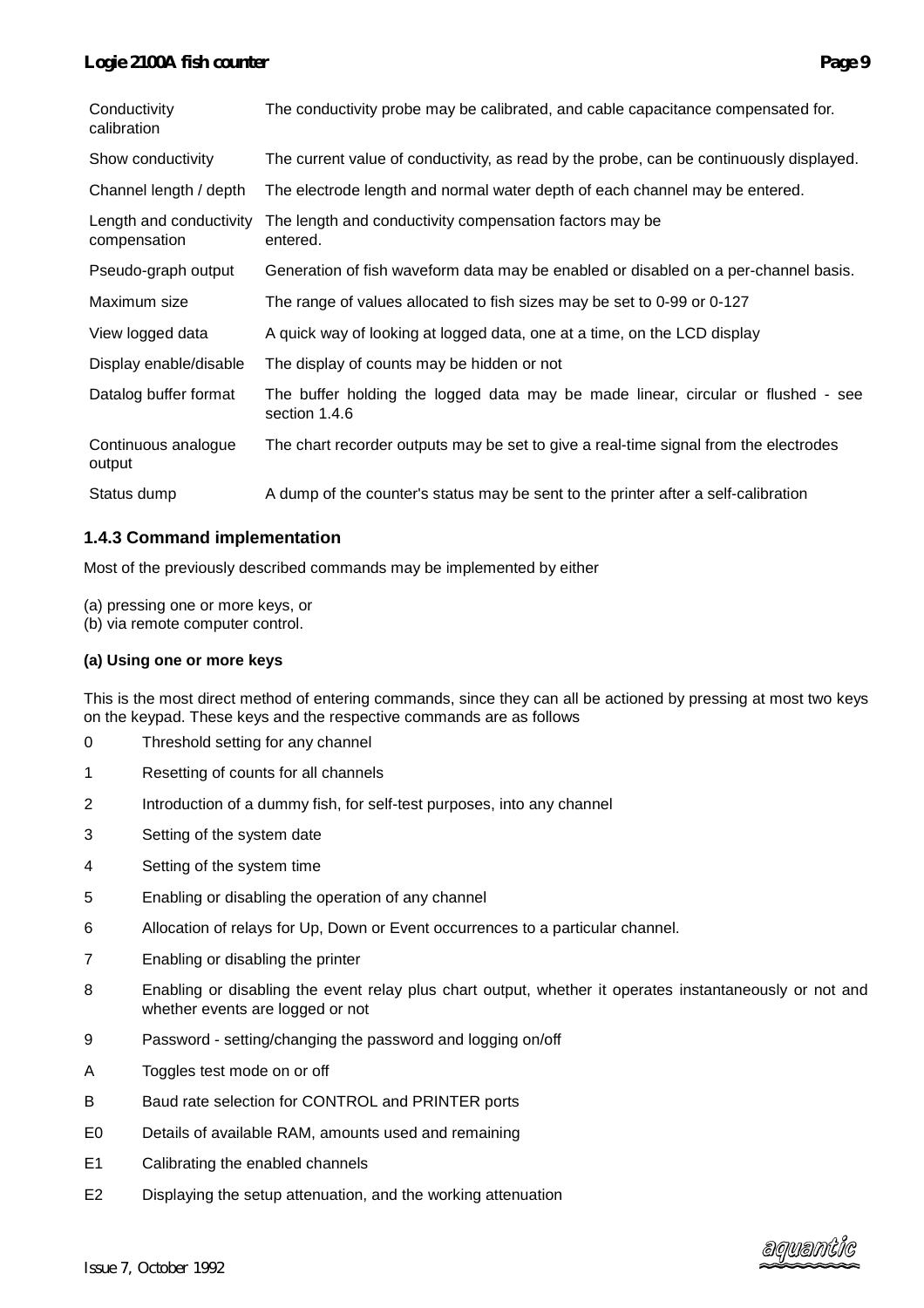- E3 Conductivity probe calibration
- E4 Display of conductivity
- E5 Setting up the water depth and electrode length for any channel
- E6 Setting conductivity and electrode length compensation
- E7 Enable/disable the pseudo-graph output
- E8 Changing the maximum size value from 100 to 127
- E9 Viewing logged data
- EA Enabling the display of counts or not
- EB Changing the format of, or clearing, the datalog buffer
- EC Enabling continuous output of analogue data
- ED Dumping the status of counter to the printer after a self-calibration
- NB The commands that are listed as applying to any channel will prompt the user for the channel number after that command has been entered. This should be a number in the range 1 to 4.

#### **(b) Remote computer control**

This allows control of the counter via the CONTROL serial link (RS232) on the rear panel. The commands are entered by sending the same sequence of characters from the controlling computer as would be entered on the keypad to perform the same task, except that they are preceded by STX (ASCII code 2) and followed by ETX (ASCII code 3). In addition, there are commands a,b,c,d and e (described below) which are not implemented using the keypad and are only accessible using the CONTROL port.

#### **1.4.4 Command detail**

#### 0 **Threshold setting.**

The user is prompted to enter the channel number (1-4), upon which the current values for the Up and Down thresholds are displayed followed by the request A(lter), C(ancel)?. If the user simply wishes to check the values for that channel then keying C at this point returns the counter to the default display of counts.

#### 1 **Zero counts.**

The user is asked to confirm by pressing the C key that he wishes to reset the currently stored values of all channel counts to zero. Pressing any key other than C will return to the default display without changing the values.

#### 2 **Self-test.**

The object of this command is to allow the user to check the settings of the thresholds for a particular channel by simulating the passage of a fish through that channel. In the standard counter this fish is nominally equivalent to a 50 cm salmon. The user is first prompted to enter the channel number (1-4), and then to select Up(1) or Down(2)? upon which the dummy fish is inserted across the electrodes for the channel and direction selected. The display then returns to the default, and the count for the appropriate channel and direction should be seen to be incremented by one. If this does not occur, then the thresholds for that channel are too high and should be altered using command 0.

#### 3 **System date.**

The current date is displayed, and the user prompted with A(lter),C(ancel)?. If A is entered, then the counter will prompt in turn for the year, month and day. All of these must be entered as two-digit values, i.e. 7th April 1992 would be entered as 92 followed by 04 followed by 07. Incorrect values, e.g. 31 April, will result in the display Out of range followed by Invalid date.

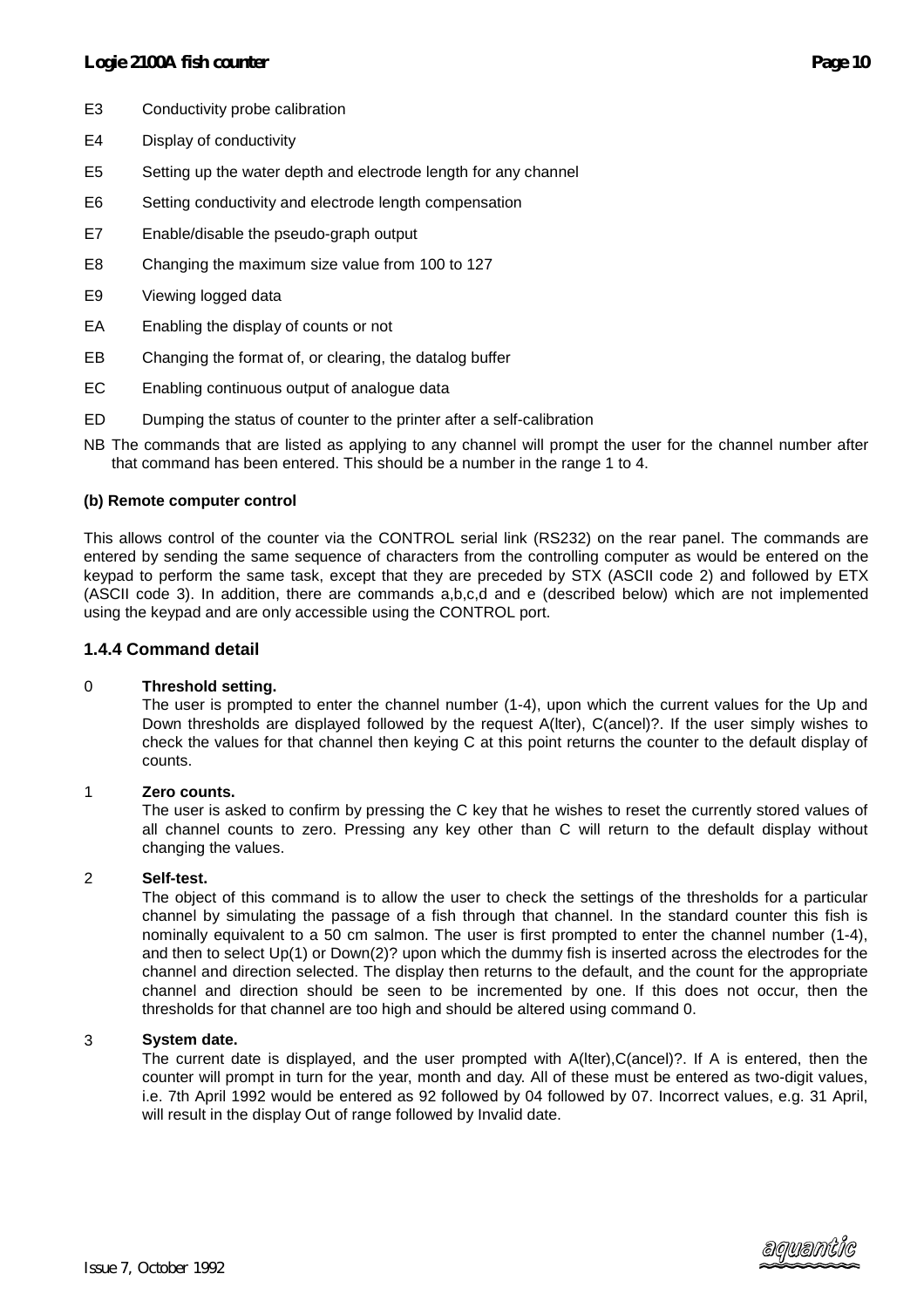#### 4 **System time.**

The current time is displayed, and the user prompted with A(lter),C(ancel)?. If A is entered, then the counter will prompt in turn for the hour, minute and second. All of these must be entered as two-digit values using the 24 hour clock, i.e. 5 minutes and 20 seconds past 3pm would be entered as 15 followed by 05 followed by 20. Incorrect values will result in the display Out of range followed by Invalid time.

#### 5 **Enable/disable.**

The user is prompted to enter the channel number (1-4), upon which the current status of that channel is displayed, i.e. enabled or disabled. The user is then prompted with A(lter),C(ancel)?. If A is entered, then the state of that channel is altered.

#### 6 **Relay allocation.**

This allows the user to allocate relays to various conditions for individual channels. The user is first prompted to enter the type of condition i.e. Up(1),Down(2) or Event(3)? for which a relay has to be allocated, then for the channel number. The current allocation for that channel/condition is then displayed e.g. Up relays are 04 10 time 02. This example indicates that relays 4 and 10 will operate for two seconds if an Up count occurs on this channel. The display then changes to A(lter), C(ancel)?. If A is entered, then the user is prompted to enter the numbers of up to two relays that are to be operated if this condition occurs. If a second relay is not required, then pressing D (Default) will move on to the request for Time?. This should be entered as a two digit value being the time in seconds for which the relay contacts are to operate.

It is permissible to allocate the same relay to more than one condition, so that for example, relays 9 and 10 could be made to operate on an event occurring on any channel.

- NB (i) There are eight, single-pole normally-open relays and four single-pole changeover relays in the system, which may be allocated as desired. The former are numbered 1 through 8 and the latter 9 through 12.
	- (ii) An event is regarded as any signal that exceeds one or more of the threshold settings on a particular channel, whether or not it is a fish.
	- (iii) The chart recorder output is only generated if an event relay has been allocated for a particular channel. Note that the event duration is measured from a point two seconds before the mid-point of the fish waveform.

#### 7 **Printer status.**

The counter may, at the users discretion, print information on each count, as it occurs. This will consist of the date and time, the conductivity at the time of the most recent calibration, channel, whether upstream or downstream and the size (0-99% or 0-127). This command either enables or disables the printed output. If enabled, a printer with an RS232 serial connection should be attached to the PRINTER port on the rear panel and set to the correct baud rate.

#### 8 **Event relay and chart recorder status.**

It is possible for a signal to be detected which exceeds the preset thresholds, but does not pass the internal checks that determine whether or not it is a fish. The signal may, if the user desires, trigger the event relay, and generate a trace on the chart recorder output. This command enables or disables this occurrence. In addition, the user may choose to have the event relay operate as soon as an event is detected, rather than after the signal is processed. This could be useful for the triggering of still cameras etc. The user may also choose to log these signals or not, as required.

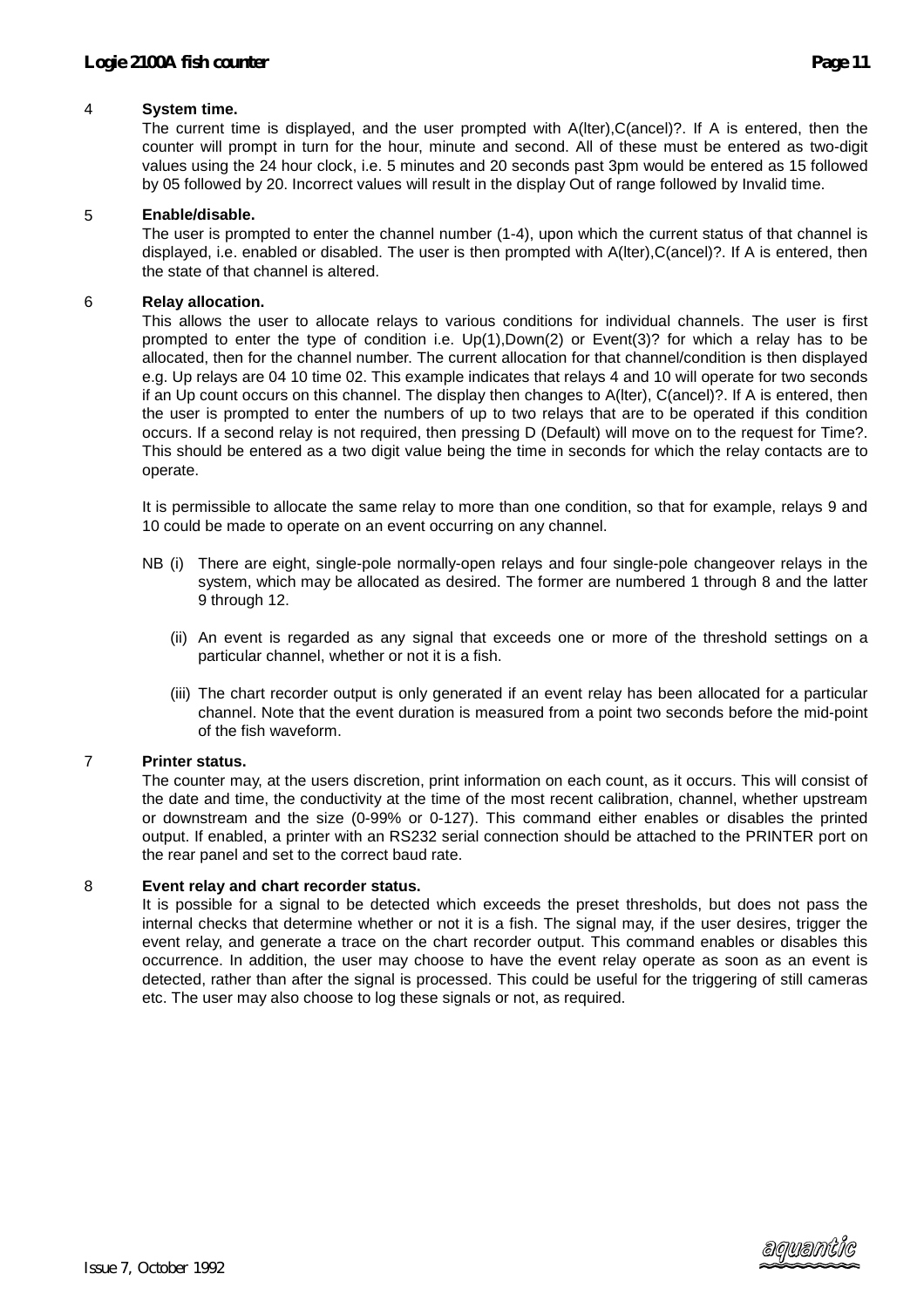#### 9 **Password.**

A simple password facility (consisting of a user-defined four-digit number) is available. If no password has been set (or it has been set to 0000) then the counter will operate as it normally does, and respond to keypad and control port commands. If key 9 is pressed under these circumstances, the prompt Enter new password will be shown, and a 4 digit number should be entered. The user is now logged on and may give any operating commands necessary. If key 9 is pressed whilst logged on, the user is prompted Change password(1), Log off(2)? and has the choice of either entering a new password or logging off. Once logged off, the counter will not respond to any command other than 9, whereupon the counter will prompt Password? and the user should enter the four digit password. The message Password OK or Wrong password will be given as appropriate.

Note that:

- (a) The user will be automatically logged off if no commands have been entered for a period of ten minutes.
- (b) If the counter is powered up with the F key depressed as described in the manual the password is removed.
- (c) See section 1.4.5 for details of operation of this command via the CONTROL port.
- (d) If the password has been forgotten, then contact Aquantic for help on gaining access to the data.

#### A **Test mode.**

This places the counter in a mode where it still operates normally, but any events logged will have an asterisk appended to them, in order that they may be distinguished from genuine fish events. If no commands are entered for five minutes, this mode will be reset automatically. An indication that this mode is enabled is given by a T in the lower right hand corner of the LCD display. Test mode is also entered for three seconds during entry of self-test signals (dummy fish).

#### B **Baud rates.**

The user is prompted with Control(1),Printer(2)? and should respond with the number of the port whose speed it is desired to change. The counter will then show the current setting for that port, and ask for a new value. Up to a five digit number may be entered at this point, chosen from 300, 1200, 2400, 4800, 9600 or 19200. If less than five digits are entered then the E (Enter) key should be used to terminate the number.

#### E0 **Logged data.**

If E is pressed, followed within one second by 0, the counter will display the total number of events it is possible to hold, the amount currently logged, and the amount remaining. A standard counter with 16K of logging RAM can hold 2048 events. With the optional paged RAM board, which may hold up to 512K of memory, it is possible to store a maximum of 65536 events.

#### E1 **Calibrate Channels.**

In a similar way to E0 above, if 1 is pressed instead of 0, then the counter will perform its calibration procedure.

#### E2 **Display attenuations.**

This shows the values of attenuations that were calculated for each channel, both for the setup procedure and the working value calculated as a result of the various compensation algorithms.

#### E3 **Cable capacitance compensation.**

This allows the user to calibrate the conductivity measurement to take into account the capacitance of the cable connecting the counter to the conductivity probe. The counter will prompt the user to confirm that the probe is out of the water and if so, calculate the capacitance of the cable, so that this may be discounted from future readings. However, if the probe is not out of the water, any key other than C should be pressed, and this calibration will be omitted. Failure to calibrate the probe in this way will result in small errors in conductivity measurements.

E4 This gives a continuous display of conductivity in microsiemens per centimetre.

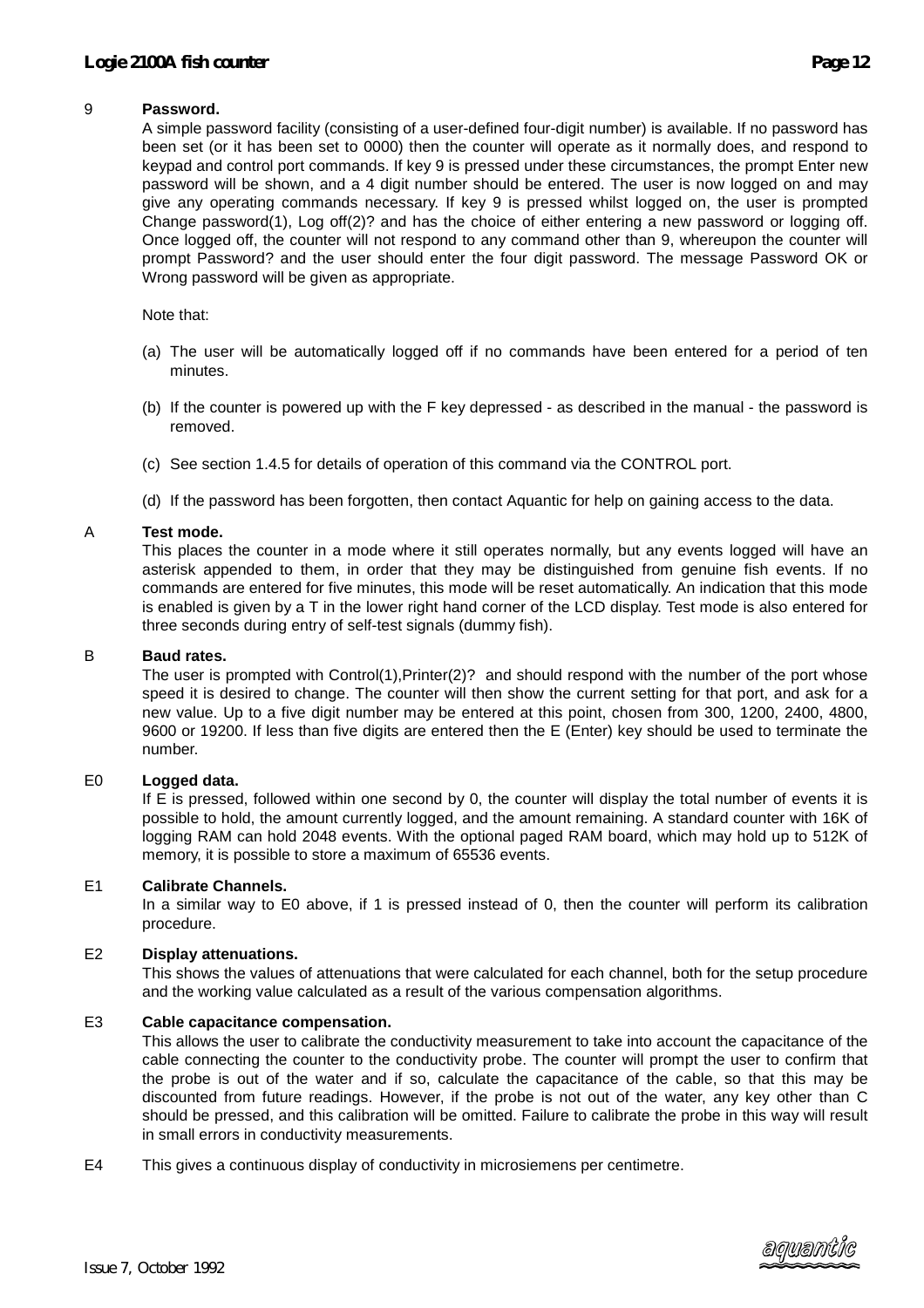E5 This allows the user to set up the values of water depth and electrode length (in cm) for use by the conductivity compensation algorithm. The user will be prompted for the channel number, and then for the length and depth in cm. If no change is required then the D key should be pressed in response to the request(s) for new values.

#### **Length and Conductivity compensation.** E6

The electrode length compensation factor is entered in this section. This command also displays the current conductivity compensation table, and allows the user to modify it.

The user is prompted for a length compensation factor (in % per metre). This is used, along with the electrode length set using E5, to calculate a gain compensation factor for different sizes of weir sections, e.g. with a factor of 110% and a weir length of 240cm, the gain would be increased by (110-100) \* 2.4%. It is also possible to enter values less than 100%, in which case the gain will be reduced.

A table of conductivity values are then displayed on the top row, and the corresponding gain compensations (in %) are displayed on the bottom row. If any of these need to be changed, then the A key should be pressed (but see below), whereupon the top row of the display will change to show the numbers 1 to 8. The appropriate number should be entered and the value corresponding to that entry will be removed from the bottom row, and the user allowed to enter a new 3-digit value. This value can be greater than 100% to increase the gain, or less than 100% to decrease it. To change more values, press the A key again, or the C key to exit and update the attenuations.

A predefined set of values may be used by pressing the D key, instead of the A, after which these preset gains will appear on the bottom of the display in place of the existing values. In addition, all values may be reset to 100% (the default when shipped) by pressing the F key.

The values entered are used to calculate the gain compensation required for a particular conductivity reading, by using interpolation between the points entered by the user. This compensation takes place every half hour, at the end of the usual self-calibration procedure.

#### **Pseudo-graph output** E7

A pseudo graphical output has been made available via the printer port in addition to the standard chart recorder (analogue) output. The user may select pseudo-graphical output on a per-channel basis, although if **any** channel has this form of output enabled, **all other channels** have their normal printer output suppressed. The output takes the form of pairs of characters, representing the encoded value of the channel number and the signal value measured by the counter every 0.01 seconds. A small example of the typical output might be as follows:

S 19/03/92 23:11:54 150 1 D 050 D @@PP``pp@@PP``pp@@PP``pp@@PP``pp@@PP``pp@@PP``pp@@ D pp@@PP``pp@@PP``pp@@PP``pp@@PP``pp@@PP``pp@@PP``pp F 1

The start of a fish is indicated by the S record, which is in the same format as the normal logged or printed data, except for the preceding S. The ensuing D records are the blocks of data as previously mentioned. The end of the output is indicated by the F record.

- NB (i) Because of the large volume of data being transmitted, it is essential that the baud rate of the printer port be set to 4800 or greater in order that the counters internal buffer does not overflow.
	- (ii) As can be seen from the example above, it is not feasible to manually interpret the data in its encoded form, and the printer should be replaced with a personal computer (PC) and appropriate logging software. This software is supplied with the counter, and is capable of logging the data and displaying it graphically on an IBMÔ PC or compatible, fitted with CGA, EGA, VGA or HerculesÔ graphics adaptors.
	- (iii) To enable the pseudo-graphical output, three commands must be used: (a) printer enable (b) Event relay enable, for a time greater than or equal to 4 seconds (c) Pseudo-graph enable (this command).

#### E8 **Maximum size**

When the counter prints data on logged fish or events, it includes a figure for size. This is usually a percentage of full scale (0-99) but may be changed to utilise the full resolution of the analogue to digital converter which gives values up to 127.

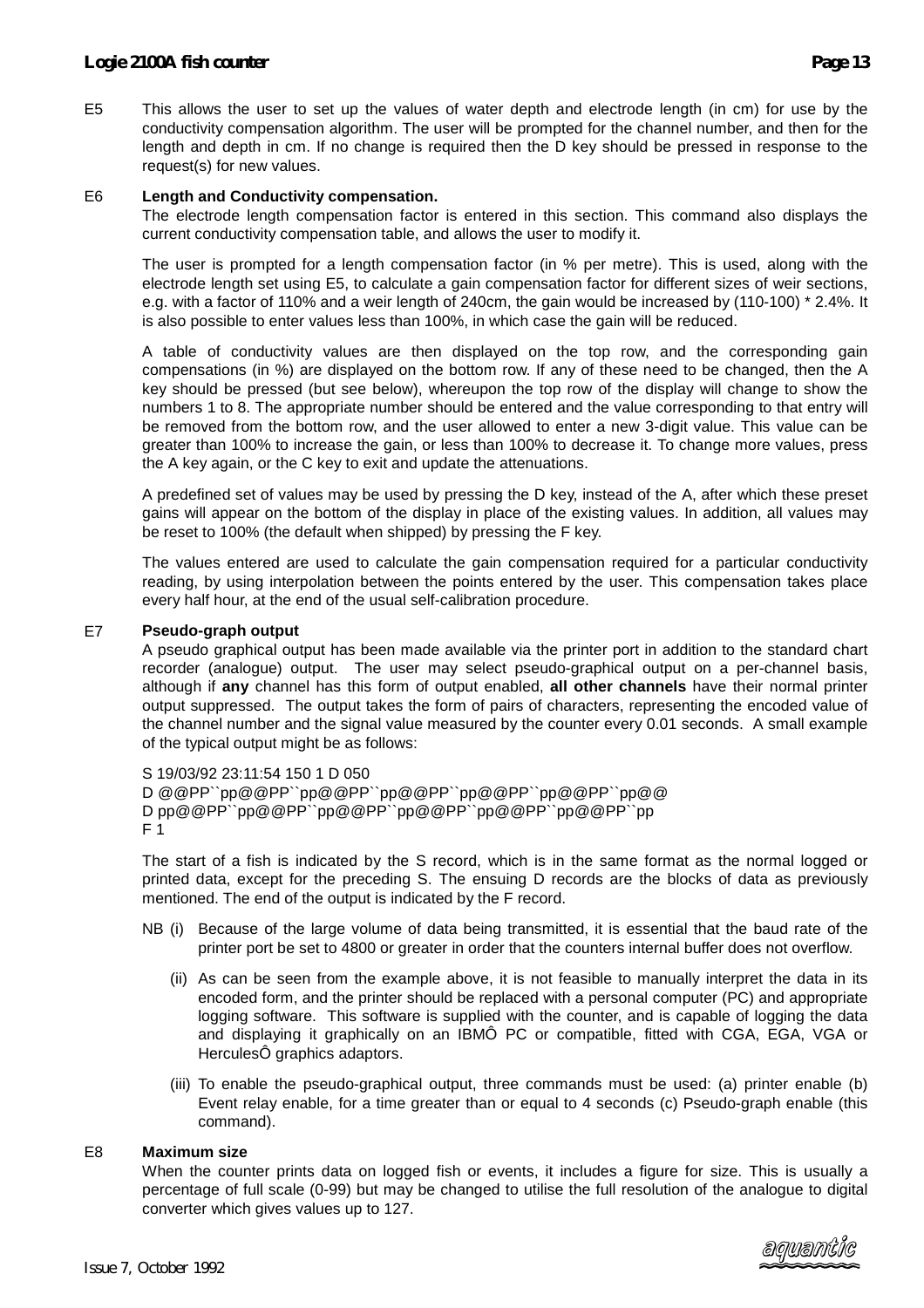#### E9 **View logged data**

Normally the data on logged fish or events is accessed using the CONTROL port (See 1.4.5) but this command may be used as a quick check on the last few values. The LCD display will show the latest data on the bottom line, and the available commands on the top line; these are A to move to previous data, B to move to the next data and C to quit from this command. If no keys are pressed within 10 seconds, the display will revert to normal.

#### EA **Display or not display counts**

The user may choose to hide the Up/Down counts from casual observers using this command. The Aquantic name and telephone number are displayed instead of the counts. It is recommended that this command is used in conjunction with a password.

#### EB **Log buffer control**

The buffer holding the logged counts and/or events may be set to either linear or circular mode, or cleared. The LCD will show the current format and ask the user to choose from Linear(1), Circular(2) or Flush(3). The user is asked to confirm a request to clear the buffer by pressing C.

#### EC **Continuous analogue output**

The normal chart recorder outputs only produce signals when a fish or event occurs and for a time determined by the event relay time. This command forces continuous, real-time output to take place and therefore the event times are ignored other than for relay operating times.

#### ED **Dump status to printer**

Every 30 minutes, the counter performs its self-calibration routines, including reading the conductivity. The user may choose to have a status dump of the counter sent to the printer after this calibration has been performed.

#### **1.4.5 Commands available from the control port**

The following description is intended for users interested in developing their own control programs, however, suitable software is provided with the counter and runs on an IBM PCÔ or compatible.

Certain commands are only available (and are only sensible) via the CONTROL port, at the rear of the instrument. This port is configured for RS232 operation, and is intended for connection to a MODEM in order to access and interrogate the instrument over the public telephone network. It is possible, however, to connect a local computer if the appropriate cable is used. All the above commands are also available via this port.

In order to avoid commands being spuriously generated by noise or interference on the telephone line, all commands must be preceded by STX and followed by ETX (ASCII 2 and 3 respectively), but otherwise follow the format of the standard keypad commands. For example, to set the UP relays for channel one, to 1 and 3, operating for two seconds, the following keys on the keypad would be pressed

#### 6 1 1 A 0 1 0 3 0 2

where the meaning of the individual characters are

- 6 Set relays command
- 1 Select UP relays
- 1 Channel 1
- A Alter the current values
- 01 Relay number one
- 03 Relay number two
- 02 Operate for two seconds

To perform the same actions using the CONTROL port, those characters must be preceded and followed by STX and ETX respectively, i.e.

#### <STX>6 1 1 A 0 1 0 3 0 2<ETX>

Similarly, to set the date to 19th August 1992, the sequence would be

3 Date command

*Issue 7, October 1992*

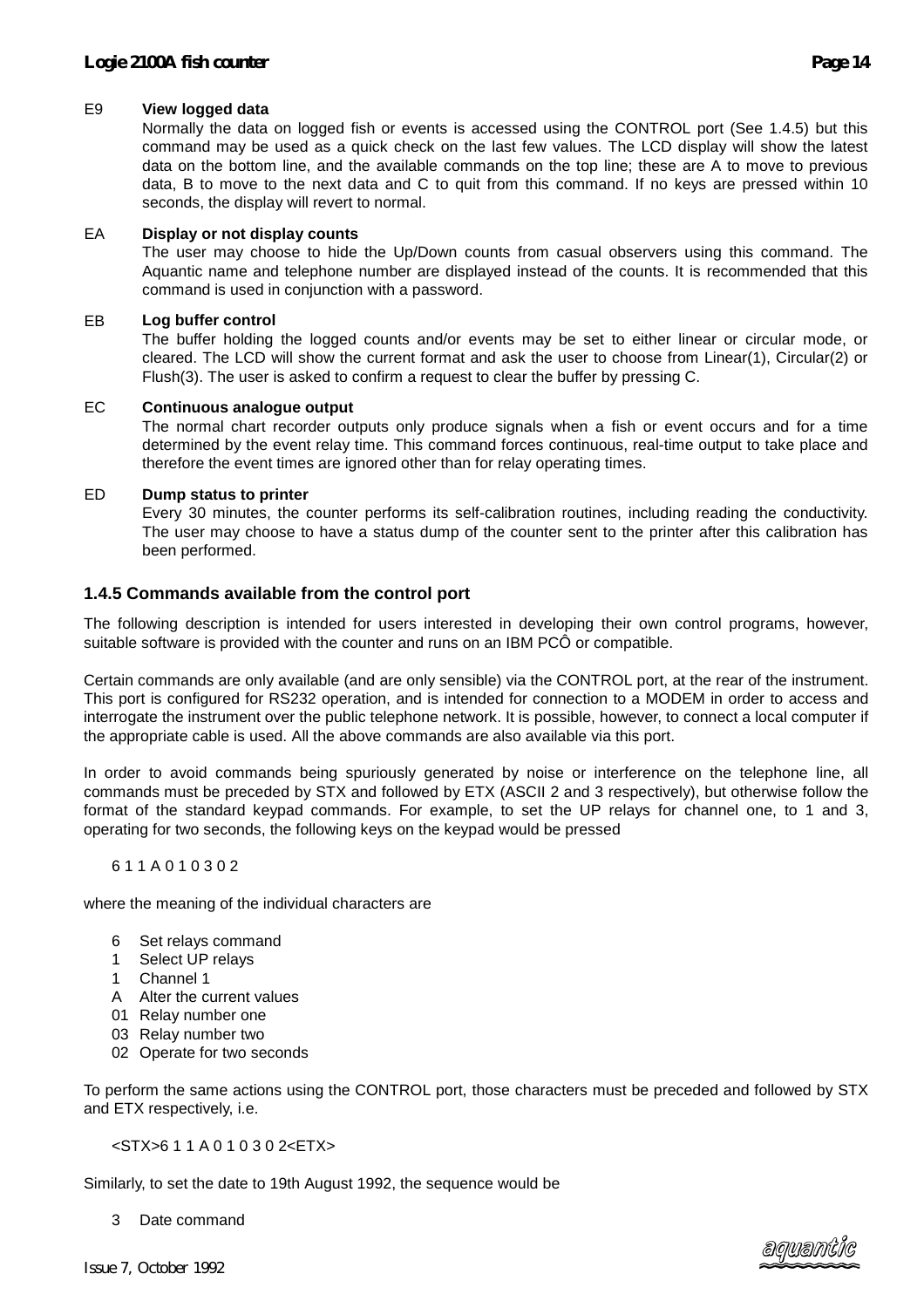- A Alter the current value
- 92 the year
- 08 the month
- 19 the day

and via the control port

<STX>3 A 9 1 0 8 1 9<ETX>

#### **Password command**

In order that the controlling system can ascertain the current state of the counter (Logged on or off) and whether password entry is successful or not, additional information is returned from the counter when the password system is accessed via the CONTROL port.

An interrogatory 9 should be sent to the counter in order to obtain a status response:

- (a) If NO password has been set, then the string NEW is returned and a new four-digit password may be sent to the counter.
- (b) If a password is set and the user is NOT logged on, then OLD is returned, and the correct four-digit password should be sent. The counter will then return either OK or WRONG as an indication of the success or otherwise of password entry.
- (c) If a password is set and the user IS logged on, then 1OR2 is sent i.e. Change password(1) or Log off(2). A 1 or a 2 should then be sent as required. If 2 is sent, then the counter will attempt to disconnect the modem by sending the string +++ATH0 (Hayes command to hang-up) then dropping the DTR line for one second.

#### **1.4.6 Extra commands**

#### **a**

This commands the counter to transmit its status, which consists of five lines of text, containing the following information

Line one:

DD/MM/YY HH:MM:SS P E I L B NNNNN VX.XX

where DD/MM/YY is the date, and HH:MM:SS the time.

P gives the status of the printer  $(1 =$  enabled  $/ 0 =$  disabled) E gives the status of the event  $(1 =$  enabled  $/ 0 =$  disabled) I gives the status of the event relay  $(1 = \text{instant} / 0 = \text{delayed})$ L gives the status of event logging  $(1 =$  enabled  $/ 0 =$  disabled) B gives the status of the buffer  $(1 =$  circular  $/ 0 =$  normal) NNNNN is the number of items stored in the buffer, and VX.XX is the version number.

Lines two through five give information on each channel:

C E UT DT UUUU DDDD U1 U2 D1 D2 T1 E1 E2 T2 P SA WA

where C is the channel number, E indicates whether it is enabled or disabled (1 or 0), UT and DT are the Up and Down thresholds, and UUUU and DDDD are the Up and Down counts.

The remainder of the line gives: the relay numbers and times of operation, i.e. U1, U2 are the Up relays, D1 and D2 the Down relays, T1 the time for the Up/Down relays, E1 and E2 the event relays, and T2 the time for the event relays; the pseudo-graph status (1=on/0=off); the setup (SA) and working (WA) attenuations.

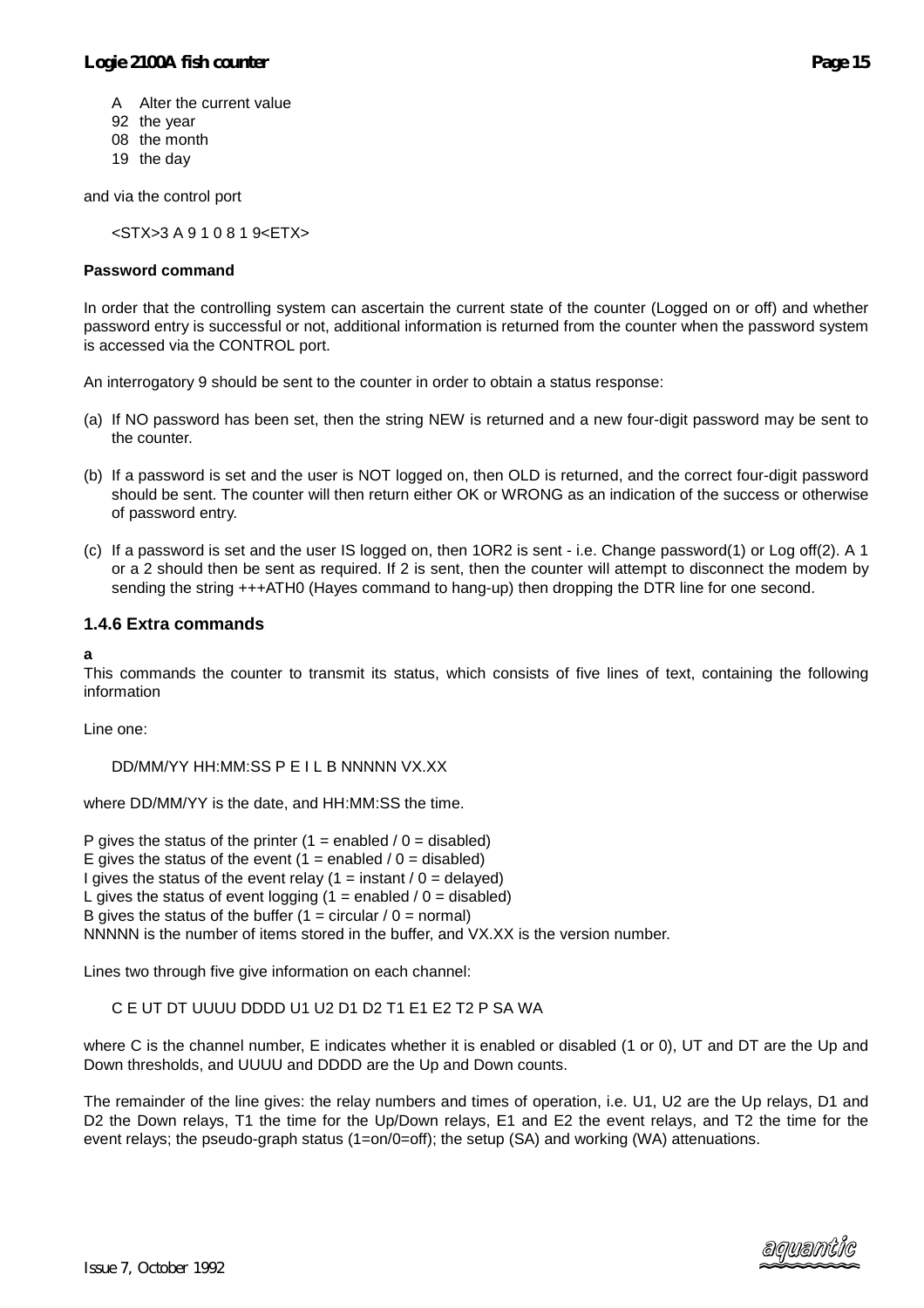A typical example might be

19/08/92 12:37:42 1 0 0 1 0 00137 V8.20 1 1 45 38 0013 0029 01 03 02 04 02 12 05 07 0 45 34 2 0 50 50 0000 0000 00 00 00 00 00 00 00 00 1 34 26 etc.

NB Where relay numbers are given as 00, this indicates that no relays have been assigned. Valid relay numbers are in the range 1 to 12.

After the counter transmits each line, it waits for an acknowledgment that the data has been received. The controlling system should send the character ACK (ASCII 6) in order to receive the next line. (It should be preceded and followed by STX and ETX as usual). The controlling system may request up to three retransmissions of the last line of data by responding with a NAK (ASCII 21) instead of ACK. If the counter receives no response within 10s, or more than three NAKs are received then the command will be aborted.

#### **bn bc**

Sets the buffer to normal or circular mode. A standard counter - with no Paged RAM - has a buffer capable of holding the data on up to 2048 counts (total of all enabled channels). If it fills completely, then two options are possible:

- (a) it stops logging count information (i.e. date, time etc.) at the time the buffer is filled, and will only restart once the buffer is cleared, (normal mode) or,
- (b) the new data starts to overwrite the existing data, oldest first, and continues to do so after every count (circular mode).

#### **c**

Clears the buffer. All data in the buffer is lost. This command is normally issued after the buffer data has been downloaded into the controlling system.

#### **dnnnnn**

Downloads the last nnnnn logged values. If nnnnn is 00000 then the whole buffer is downloaded. Each line transmitted takes the same form as that produced on the printer, i.e.

#### DD/MM/YY HH:MM:SS CND C D MM

where DD/MM/YY and HH:MM:SS are the date and time, CND is the conductivity, C is the channel, D the direction (U D or E) and MM is the signal magnitude (00-99% or 0-127). As with the status command, the controlling system should transmit an ACK to acknowledge each line received. Note that each real fish event is terminated by a space, and dummy fish events by an asterisk.

#### **e**

The counter will send the "Hayes"Ô hangup string to the modem (+++ATH0), followed by dropping the DTR line for one second. This will break any telephone connection.

#### **f**

The counter will send the conductivity profile to the CONTROL port. This takes the form of a list of eight numbers, separated by spaces, being the "gains" set by the user for each standard conductivity value.

#### **g**

The current conductivity reading is sent to the CONTROL port.

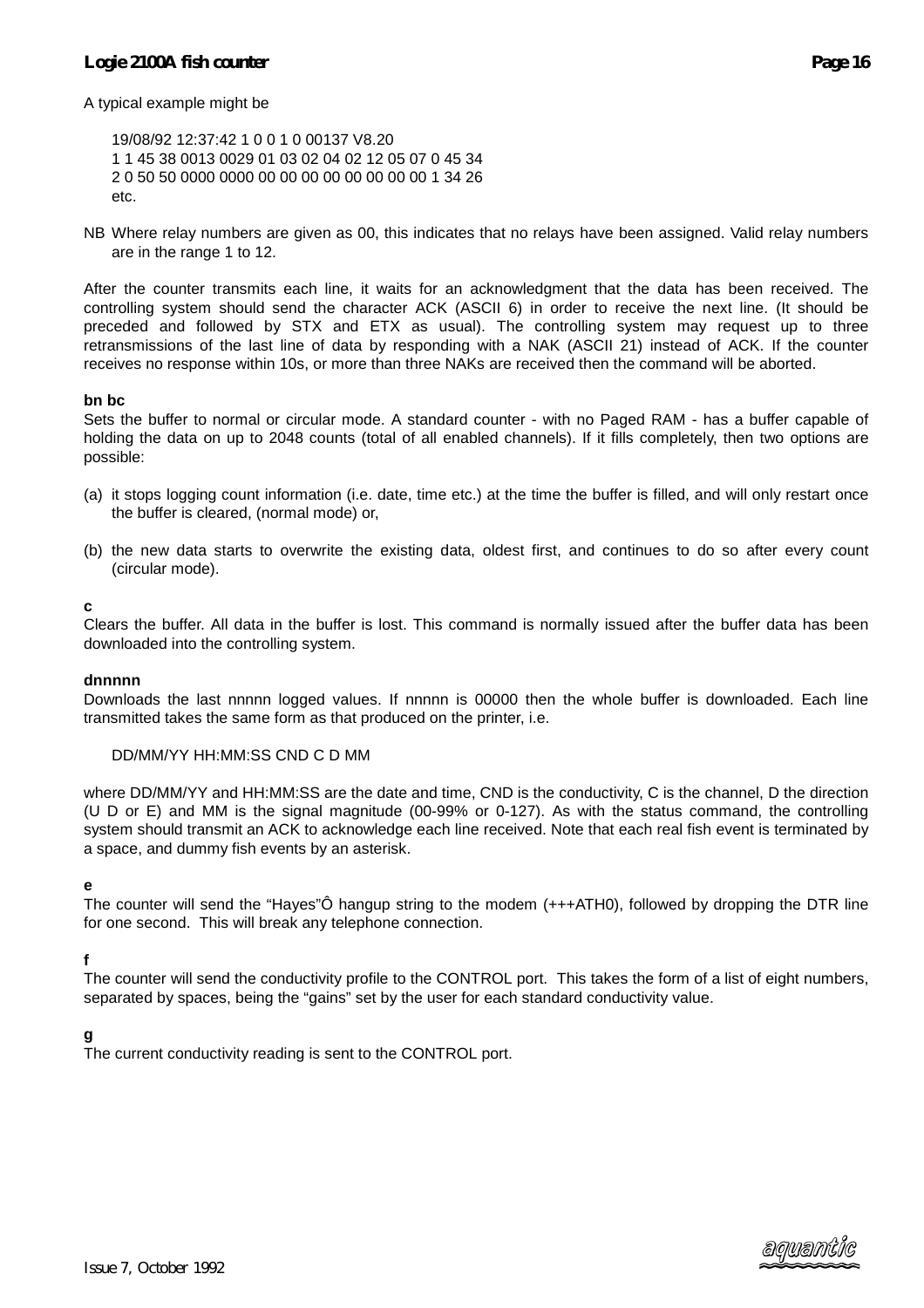# **Technical Description**

# **2.1 Overview**

The counter hardware can be considered as subdivided into the following subsidiary parts;

- Mains power supply supplying ±15V, +5V to the 19" rack
- Electrode drive module containing isolated power supply, electrode drive oscillator, electrode drive amplifiers.

19" rack containing

- electrode interface card(s) (one per channel up to a maximum of 4)
- CPU / front panel interface card (one)
- rear panel interface card (one)
- optional paged RAM card (one)
- optional environment card (one)
- Front panel carrying liquid crystal display and user keyboard
- Rear panel carrying electrode and event relay connector block, printer and remote controller ports.

A detailed description of each of these components is now given.

### **2.2 Mains power supply**

The mains power supply is a switching converter providing the regulated 5 volts required for the logic circuitry and the regulated plus and minus 15 volt supplies required for the analogue sections of the counter at a high (approx 80%) efficiency.

Because the module is connected directly to the mains it is not advisable to attempt to service it and no servicing information is included in this manual. In the event of module failure a replacement can be obtained either from Aquantic Ltd. or directly from Intelligence Power Technology Ltd. (Tel 0723-420196)

# **2.3 Electrode drive module**

#### **2.3.1 Overview**

Refer to drawing 2100-6015

The electrode drive module is on a separate PCB at the left hand side of the main rack, and supplied with DC from a transformer and bridge rectifier attached to the rear panel of the instrument.

The main functional blocks contained on the PCB are

- The isolated power supply smoothing capacitors, regulators and heatsinks
- The electrode drive oscillator
- The electrode drive amplifiers

#### **2.3.2 The Isolated power supply**

The drive signal to the detection electrodes is electrically isolated both for the purposes of electrical safety and so that mains referenced interference is minimised; thus all electronic circuitry associated with the electrode drive is operated from an isolated power supply (note however that all main metal chassis components are tied to the

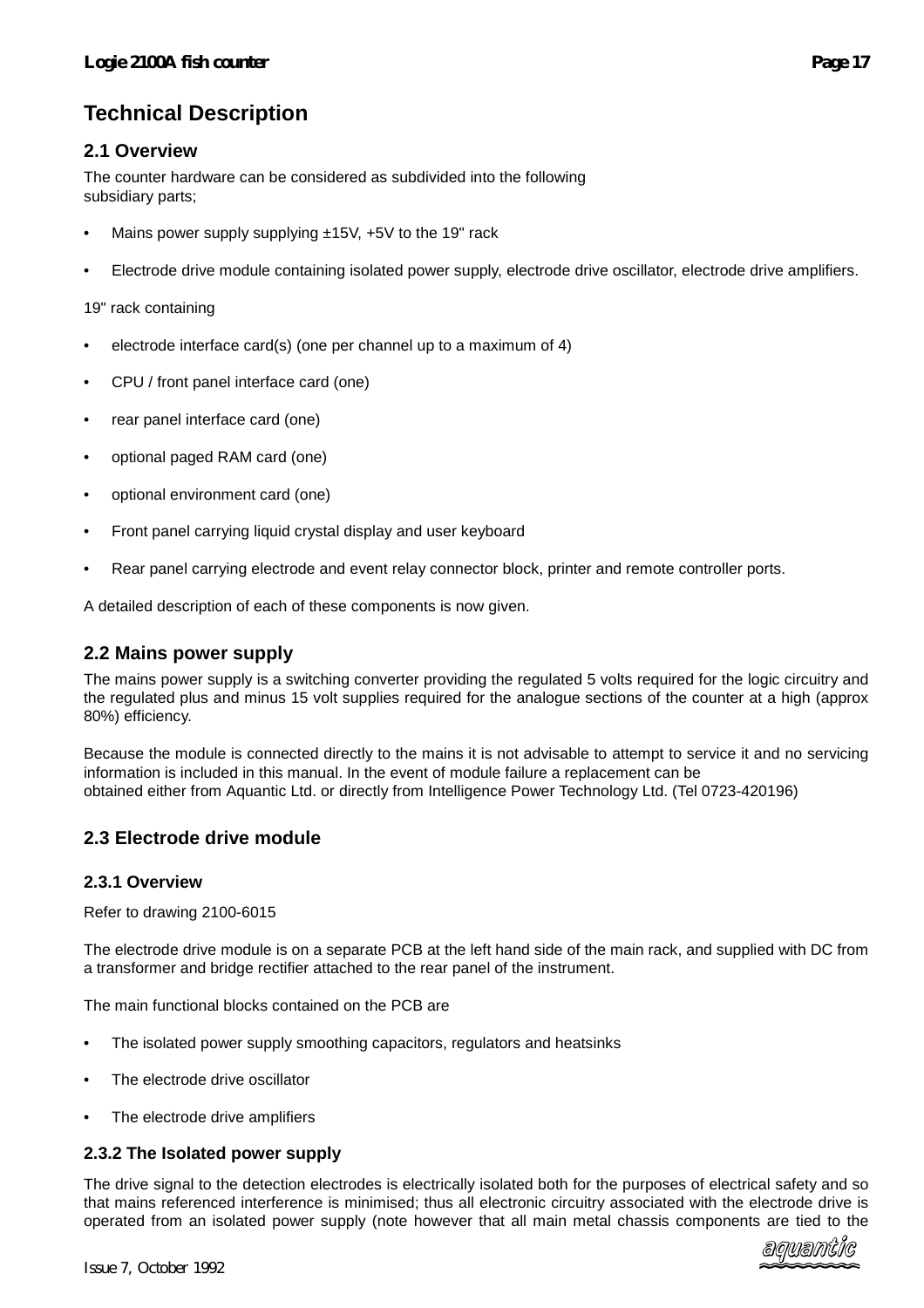mains earth bus within the instrument.)

The isolated power supply comprises a toroidal mains transformer T1, bridge rectifier, and an associated printed circuit board carrying the following components:

Smoothing capacitors C1, C2 Positive and negative series voltage regulators U2, U3 Regulated voltage setting resistors R1 - R4 Output Stabilisation Capacitors C3, C4

The supply delivers the current requirements of up to four electrode interface cards at a nominal output voltage of ±8.25V

The printed circuit board also carries the oscillator and electrode drive amplifiers.

#### **2.3.3 The Electrode drive Oscillator**

The 3 KHz electrode drive oscillator is of the quadrature "sine-loop" type in which two integrators are connected regeneratively. It provides the signal source for each of the four drive amplifier pairs. As a

result of this strategy each electrode section is driven in phase with its neighbour; the bootstrapping effect thereby obtained reduces crosstalk between detector sections to a minimum.

Op amp U1D buffers the oscillator against the relatively low input impedances presented by the four drive amplifier pairs.

#### **2.3.4 Electrode drive amplifiers**

The operation of these amplifiers may be explained by taking channel 1 as an example.

U4 and U5 are power op amps connected in non-inverting and inverting mode respectively. Thus the U/S electrode is driven in phase with the drive oscillator and the D/S electrode is driven in antiphase. Given that the resistances from upstream to centre and centre to downstream electrodes are approximately equal the centre electrode represents the median point between the U/S and D/S drive signals.

The level of asymmetry provided by the unequal closed loop gains set by the feedback resistor pairs R16, R17 and R18, R19 is such that the centre electrode always displays an in-phase bias.

The passage of an upstream-moving fish through an electrode section firstly reduces the D/S to centre resistance and then the centre to U/S resistance. The centre electrode signal will thus display a momentary reduction in signal level followed by a momentary increase; the passage of a downstream-moving fish has the opposite effect, that of a momentary increase followed by momentary reduction.

A wide variation in the range of inter-electrode resistances may be expected, depending on the nature of the site and the environmental conditions which prevail. Particularly high resistance values which

are associated with low flow conditions, results in excessively high signal levels being passed to the electrode interface channel. The range of signals is restricted by connecting 150W shunt resistors

between U/S and centre and centre and D/S electrode connections, these resistors being sited on the electrode interface card (R34, R35).

The oscillator and amplifier signal levels have to be adjusted as part of a set-up procedure, see section 2.4.2.

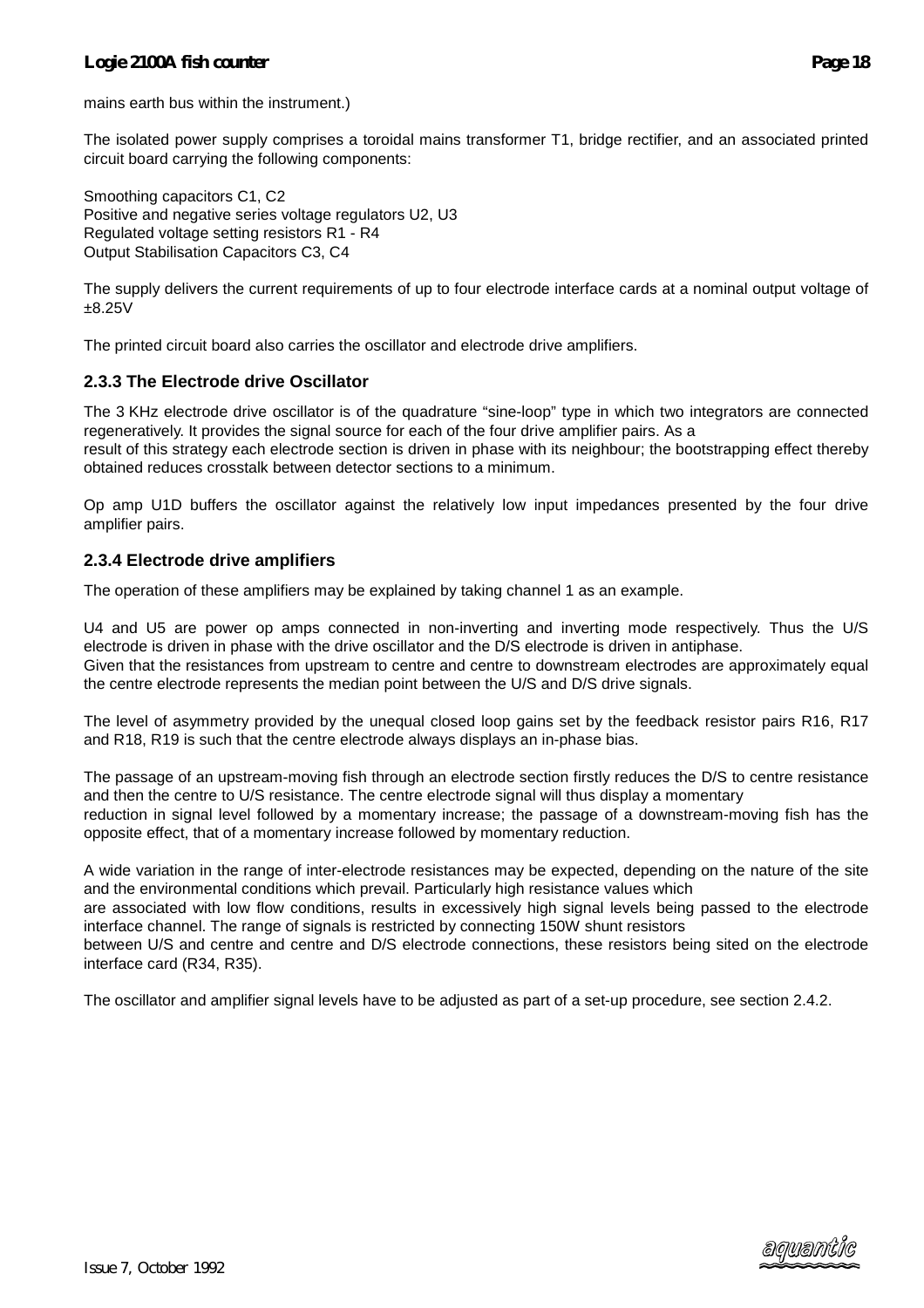# **2.4 PC Rack**

### **2.4.1 Overview**

The main electronic circuit functions of the fish counter are contained on the following cards :

- Electrode interface card (one for each channel of the installation)
- Rear panel interface card (one)
- CPU card / front panel interface card (one)
- Paged RAM card (optional) (one)
- Environmental card (optional) (one)

These cards are contained in a 19" rack in which they engage the edge connectors of a backplane. This interconnects the cards with each other and with the power supplies. In addition, each interface card is connected via a ribbon cable to the appropriate input/output device e.g. the front panel interface is connected to the keyboard and the display, the rear panel interface to the 34-way relay terminal block and the electrode interface to the 20-way electrode terminal block.

The functional description of each of these cards is now given;

#### **2.4.2 Electrode interface card**

Refer to circuit diagram 2100-6010

#### **Description of operation**

The function of this card is

- to acquire signals from the electrode array
- to provide amplification and preprocessing for these signals
- to discard spurious signals which are caused by environmental changes to provide compensation (as determined by the CPU) for the effect of environmental changes on the amplitude of genuine signals
- to perform A/D conversion on the amplified preprocessed and compensated signals so that they may be accepted by the CPU card for further digital processing.

Signal input to the card is from the centre electrode. In the steady-state the signal is a 3 KHz sinewave of constant amplitude. Resistance changes at the electrodes cause amplitude modulation of this 3 KHz "carrier". Detection of the amplitude modulated carrier provides the basic signal from which fish movements are deduced.

Typical signals acquired from the electrodes may be classified as follows:

Type I signals result from genuine fish movements; they are characterised by a pronounced rise and then fall of the modulation for a downstream-moving fish or fall and then rise of the modulation for an upstream-moving fish. The period of the event is of the order of one second.

Type II signals result from events which transiently change the electrode resistances but which are not caused by fish. The change in modulation of the carrier which is produced, and the period of the change is superficially similar to that caused by a fish; however there are significant differences which allow these false signals to be rejected.

Events which cause signals in this category include the passage of debris and ice over the electrodes and the depth modulation of the water over the electrodes by wind-induced ripples.

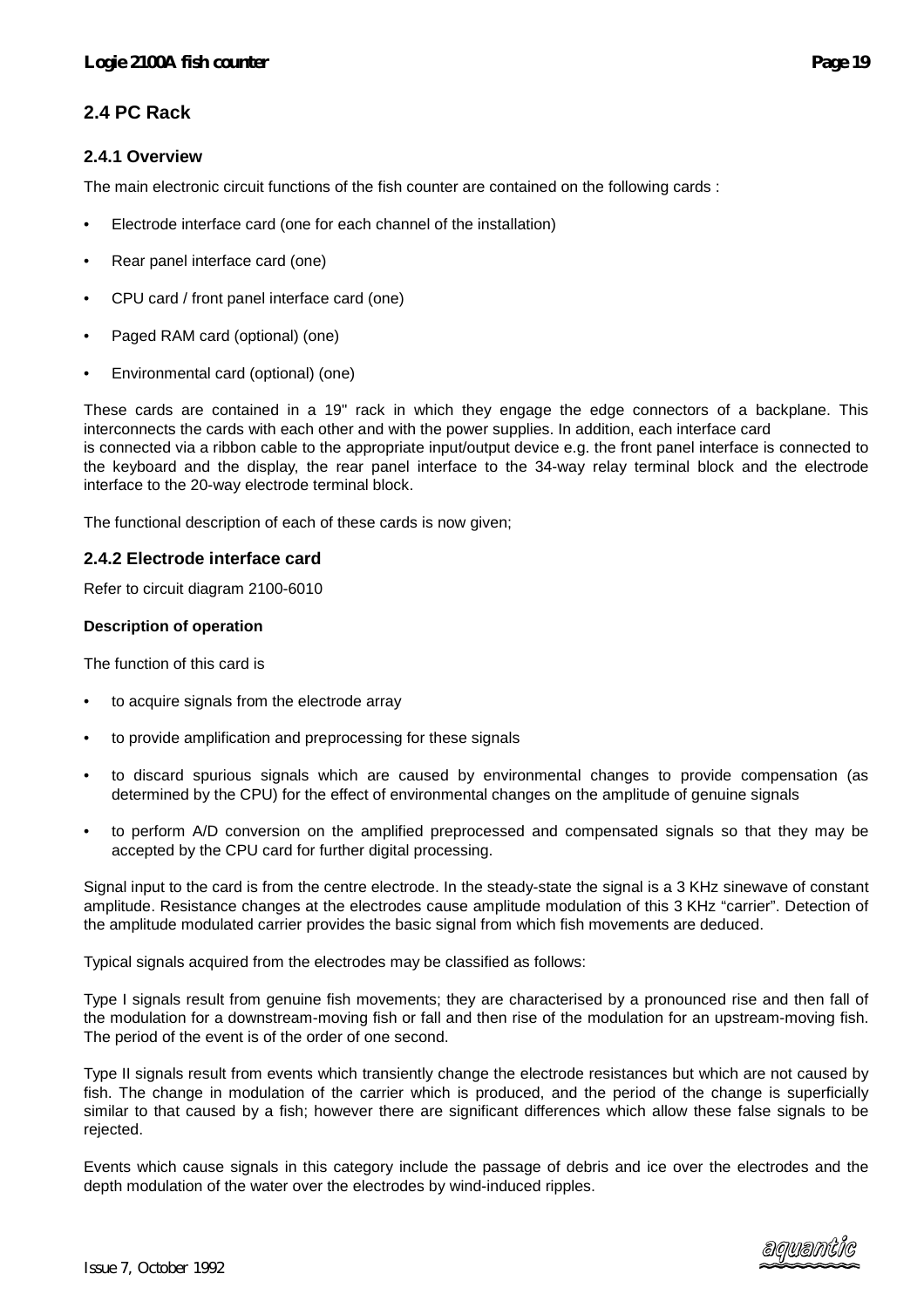Type III signals result from changes in the electrode bulk resistances due to environmental variation. Changes in water depth, temperature and conductivity all affect the bulk electrode resistances which in turn affect the steady-state amplitude of the modulated signal at the centre electrode.

Environmental changes are typified by their very low frequency, their period being of the order of tens of minutes or hours. Thus type III signals are easily rejected by filtering techniques.

The precise voltage amplitude of the input signal depends on the level of voltage drive obtained from the electrode drive amplifiers. (section 2.3.4). The amplitude is set by adjustment of VR1.

The input signal is buffered by op amp U1A before being passed to the isolation interface comprising U1B, U2, and U3A.

The buffer U1A and input side of the opto-isolator U2 are on the isolated side of the interface and are supplied from the isolated supply  $\pm$ Vi.

The output side of the opto-isolator and all subsequent components on the board from this point are mains earth referenced and are supplied from the ±15V, +5V rails.

Unity gain transfer of signal across the isolation boundary is set up by adjustment of VR2. For adjustment procedure see Section 3.

Op amps U3B and U3C full wave rectify the signal before it is passed to the filter stages U3D, U4A, U4B.

U3D is a first-order prefilter.

U4A is a second-order low-pass filter with a cut-off frequency of 0.03 Hz.

U4B is a second-order low-pass filter with a cut-off frequency of 10 Hz.

Signals following the U3D, U4A path have all ac components removed except for those very low frequencies generated by type III signals. The output of U4A is thus essentially a positive dc voltage which only exhibits very slow changes in sympathy with changes in water depth, temperature and conductivity.

Signals following the U3D, U4B, path have all ac components removed except for those generated by type I, II and III signals. The output of U4B is thus essentially a positive dc voltage which in the absence of type I and II events is identical to the output of U4A and which changes in sympathy with U4A to type III signals. The bandwidth of this channel however is sufficient to accommodate type I and II signals which cause relatively rapid perturbations of the steady-state voltage level.

Signals from U4A and U4B are supplied as inputs to the instrumentation amplifiers U5, U6, U7. The amplifier has high differential gain and extremely low common mode gain; thus type III signals which essentially constitute a common mode input are rejected while type I and II signals undergo substantial voltage amplification. The output from U7 is thus near OV in the steady-state with positive and negative excursions from OV during type I and II events.

After the instrumentation amplifier stage the signal passes to a digitally-controlled attenuator U8. This attenuates the analogue input signal by an amount between 0 and 48db in steps of 0.375dB as determined by the CPU. Thus the signal is environmentally compensated. Details of the compensation mechanism are given later in this section.

The current output from U8 is converted to a voltage by U9 which also imparts a voltage offset to the signal before it is supplied to the analogue to digital convertor U10. (The convertor converts input signals in the range 0 to +2.5V. Offsetting the input by half scale (1.25V) allows the convertor to convert input bipolar signals to offset binary code. Thus the offset inserted by U9 should be 1.25V). The value of

offset is fixed by the combination of R27 and VR3. VR3 allows fine adjustment to be made; the set up procedure is given later in this section.

The digital signal is output via the data bus to the CPU board. The data control words for the attenuator are relayed in the opposite direction along the data bus from the CPU board. U11, U12 and U13 provide address decoding to permit these data transfers.

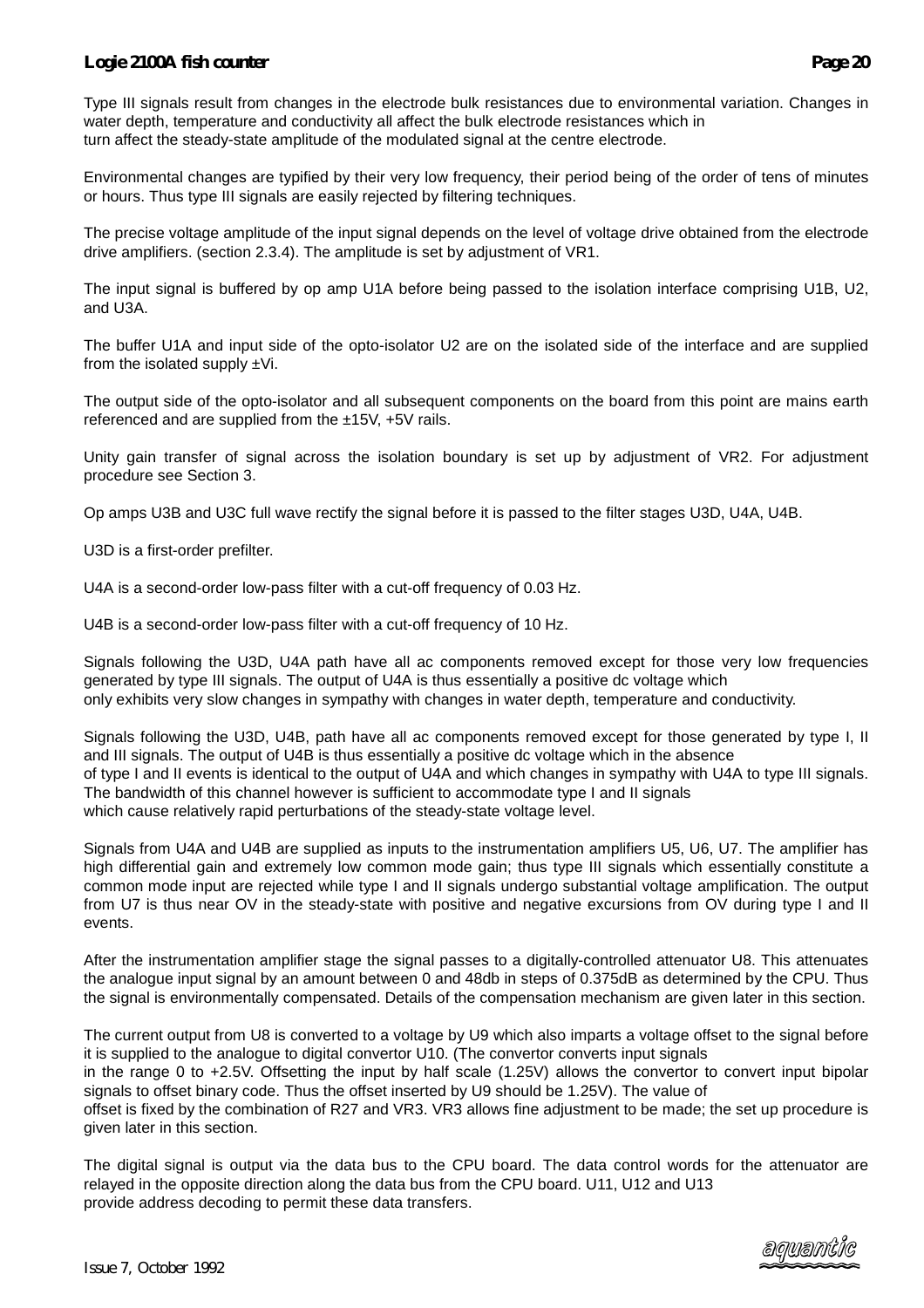The electrode interface board also provides compensation for event-related signals. For consistent performance the signal recorded for a given event should be constant under a wide range of environmental conditions. That is, a fish of a certain size should always produce a signal of a certain magnitude no matter what conditions of depth or temperature pertain.

The amplitude of the raw signal from the electrodes is greatly affected by environmental parameters. In fact for a given fish size the amplitude of signal at the centre electrode is determined by the bulk electrode resistances. High bulk resistances produce large amplitude signals and vice-versa. Thus signals must undergo a level of amplification dependent on the current value of bulk resistance.

Gauging of the electrode bulk resistance is achieved by switching a known "dummy" resistance across the electrode pairs. This causes a signal, the amplitude of which depends on the bulk resistance values at this time. The gain of the signal path is then adjusted (with the digital attenuator) using a successive approximation technique until the signal reaching the CPU is of the appropriate amplitude for the dummy resistance used.

The CPU performs this function as a "background task" at half hour intervals. Implementation of this procedure endows the Logie counter with the following desirable features:

- All environmental changes affecting the counter sensitivity are accommodated in one operation.
- The integrity of the connections to the electrodes are checked regularly.
- The instrument is calibrated automatically 48 times a day; no user adjustments are necessary.

Normally a value of 2.7 KW is appropriate for the dummy resistance (Rs on the diagram). Only in circumstances where it is intended to count very small fish might this be an inappropriate value.

Rs is switched across centre and upper then centre and lower electrodes by relays RL1 and RL2. Current for these relays is provided by TR1 and TR2 which are driven by CPU OFF/ON commands supplied via decoder/driver U14.



#### **Alignment procedure** (Refer to figure 2.1)

- 1 Disconnect the electrode drive wires for all channels to be aligned and replace these with 12W resistors.
- 2 Using TP1 as a zero volt reference, monitor the signal on TP2 which should be a 3 KHz sinewave of amplitude 0.64V pk-pk. Amplitude adjustment is made using VR1.
- 3 Using TP10 as a zero volt reference, monitor the signal on TP4 which should be a 3 KHz sinewave of amplitude 1.28V pk-pk. Amplitude adjustment is made using VR2.

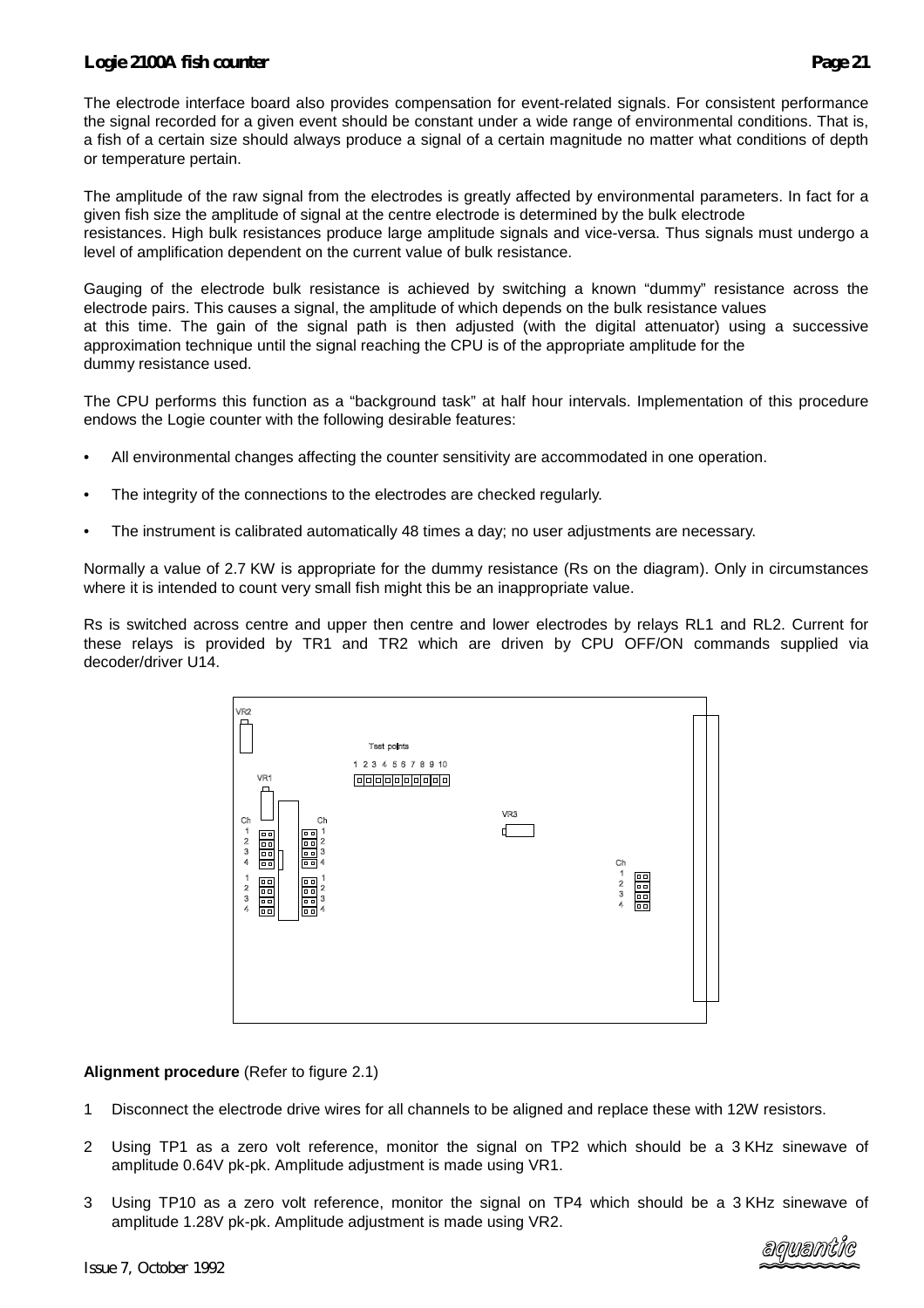4 Monitor the DC level at TP9 which should be +1.25 Volts. Adjustment is made using VR3.

Note that if a board is to be replaced then the channel selection links of the new board should match that of the old.

#### **2.4.3 CPU / front panel interface card**

Refer to circuit diagram 2100-6012

This card provides all of the fundamental functional control for the instrument by means of a CPU executing EPROM-resident software.

The major components of the board are:

- Z80 CPU(6 MHz)
- 32K EPROM
- 32K RAM (battery backed)
- Real time clock (battery backed)
- DART
- Z80 PIO
- Keypad encoder

The functions provided by the card are :

- interaction with the user via the keypad and liquid crystal display
- automatic environmental compensation
- input signal ADC management
- output (chart) signal DAC management
- event interpretation
- updating of up and down counts
- maintenance of counts datalog (date and time, conductivity, channel number, direction, magnitude)
- control of relays
- management of remote control and printer ports
- scanning of the 4 X 4 keypad
- control of the intelligent "Supertwist" liquid crystal display

A single PIO is used to control both the display and keypad encoder.

The display has on-board control circuitry which simplifies its use; data has only to be presented to it via port A of the PIO and toggled by a control line on port B. The contrast of the display may be adjusted to obtain an optimum viewing level.

The keypad matrix is scanned by the keypad encoder which presents the binary equivalent of a keypress to port B of the PIO, along with an indication that data is available. The CPU polls the PIO regularly and reads the key data when required.

This board is not user adjustable or serviceable except for the LCD contrast potentiometer. In the event of the instrument developing a fault which is attributable to this board repair is effected by replacement only.

#### **2.4.4 Rear panel interface card**

Refer to drawing 2100-6011

The function of this card is:

- to operate the eight single pole normally-open relays and the four single pole changeover relays
- to convert event-generated signals into analogue form suitable for presentation to a chart recorder or data logger.

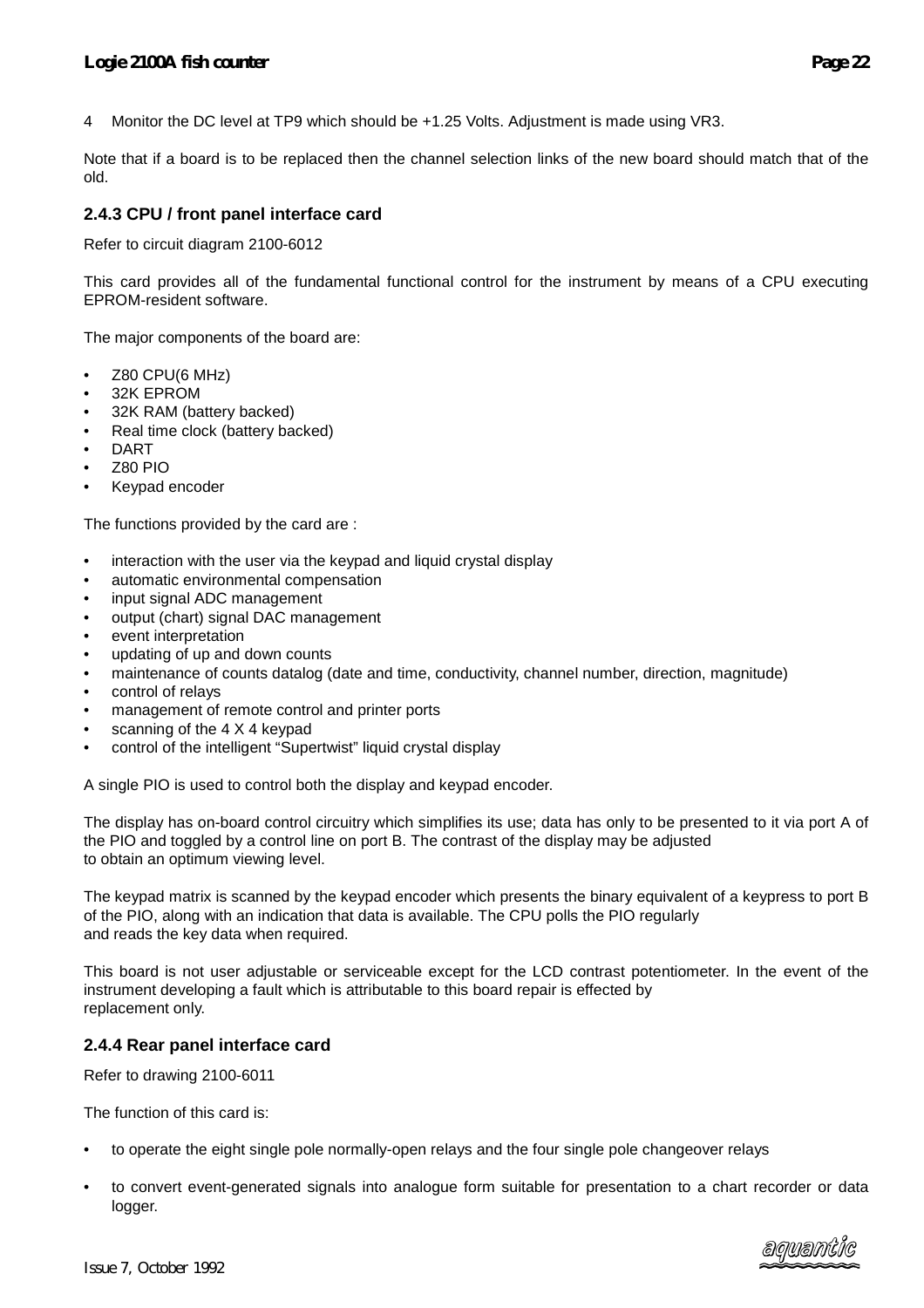The card communicates with the CPU Card (Section 2.4.3) via the system backplane and has its address set by means of a jumper connected to address decoders U6 and U7.

A PIO, U5, is used to control the twelve relays via two Darlington drivers U3 and U4. The eight single pole normally-open relays are connected via port B, and the four single pole changeover relays are connected via port A.

Four chart recorder outputs are provided by quad DAC U2 and quad buffer amplifier U1.

The 10V reference for the DAC is supplied by a 10V zener diode connected to the +15V supply. The -5V supply required by the DAC is derived from the ±15V supply by voltage regulator U8.

The buffer amplifiers supply a low impedance output of maximum amplitude  $±5V$  pk-pk. Users may choose to modify the output signal amplitude by inserting a suitable attenuation network of impedance not less than 1 KW.

# **2.4.5 Paged RAM (Optional)**

Refer to circuit diagram 2100-6016

This optional card is used to expand the logging capability of the counter. Without this option, the standard memory resident on the CPU card is 16 KBytes, making the maximum number of logged events 2048. The RAM card however, can hold up to 16 memory chips, each of 32 KBytes, giving a total of 32 times the memory (and hence events) of the standard system. A fully expanded RAM board can therefore hold up to 65536 events. The jumper link on the board selects its address, and should not be changed.

If a counter without a RAM board is being upgraded, then jumper link J1 on the CPU board (diagram 2100-6012) should be changed to the opposite position, such that it connects the two pins nearest the edge of the board.

#### **2.4.6 Environmental card**

Refer to circuit diagram 2100-6030

#### **Description of operation - general**

This card provides for the acquisition of up to 16 channels of environmental data associated with the fish counting station.

Signals after acquisition and amplification are defined in the range 0 to +1V and are multiplexed by U7 before being supplied to the voltage to frequency converter U9. This converter is set to operate in the range 40 Hz to 4 KHz by choosing a C6 value of 47 nF. The full scale frequency corresponds to an input current of 1 mA which is derived from the 1V maximum voltage obtained from U7 by the setting of (R21+VR1) to 1 KW.

The signal in frequency form is relayed via the opto-isolator ISO2 to timer U8 where the signal information is converted to digital data for processing by the CPU.

The timer/counter device U8, uses the frequency signal to gate the system clock into a 16-bit counter. Since the value in the counter can be set and read under CPU control, the conductivity can therefore be determined from (a) the number of counts accumulated during a gate period, and (b) the number of counts that are known to correspond to 100mS. This latter value is measured during the half hourly alignment procedure.

The provision of opto-isolation for the signal, opto-isolation for the multiplexer address lines and the use of isolated power supplies (±VI,±VI5) provides the environmental channels with isolation from mains earth potential.

#### **Description of Operation - Conductivity Channel**

Estimation of water conductivity is made using a conductivity cell (Kent Industrial Measurements type 2023 or equivalent). For a cell constant K=1 water conductivities in the range 10 to 300 mS/cm produce a range of linearly-related resistances from 100 KW to 3.3 KW. Thus the conductivity of the water in which the